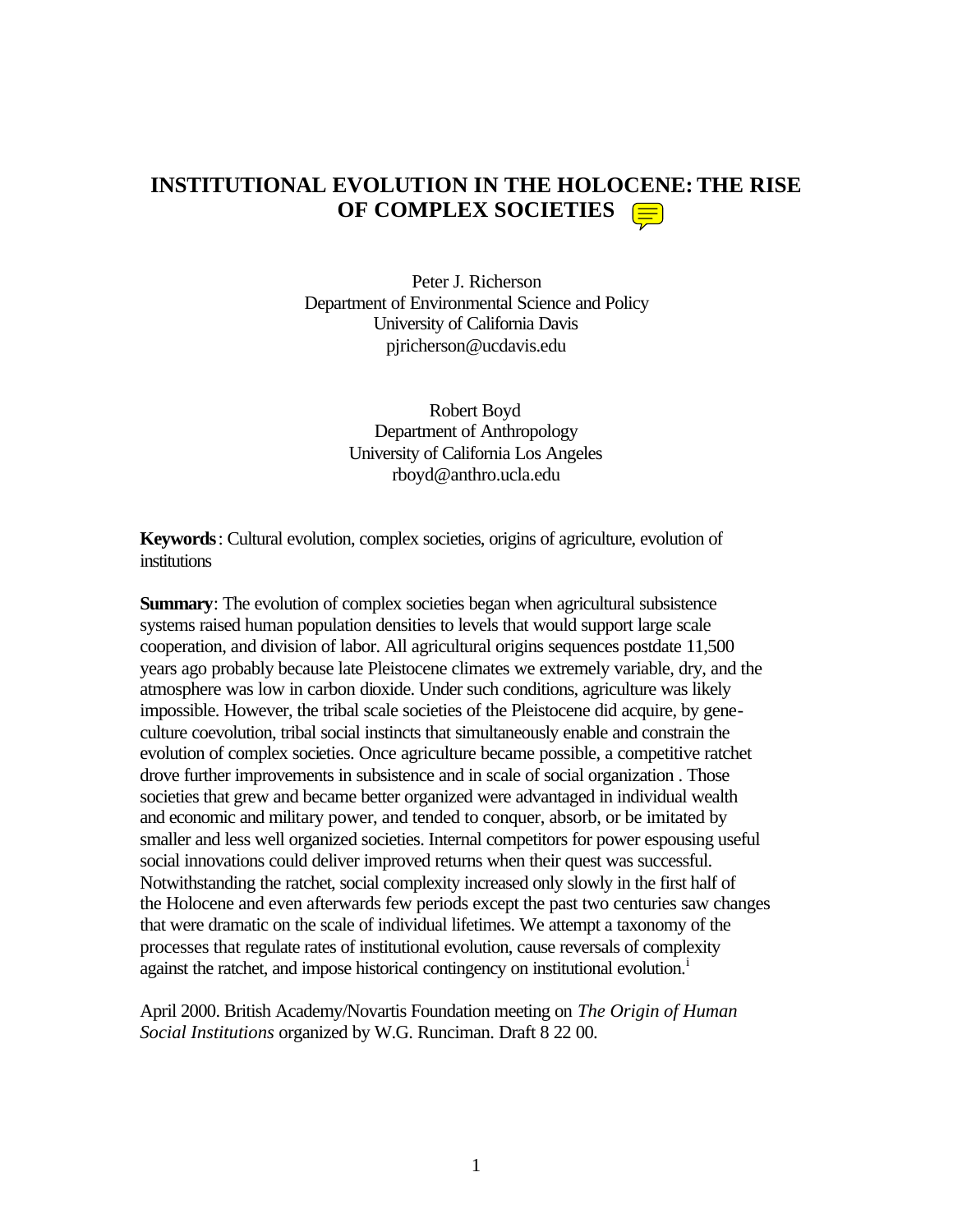# **INTRODUCTION**

Human societies are much larger and more complex than the societies of other social mammals. This fact creates an evolutionary puzzle: Five million or so years ago, our ancestors lived in small groups with limited cooperation organized around kinship and reciprocity. Today, we live in vast societies, organized and regulated by many complex institutions. In this paper, we argue that this transition occurred in two stages: First, over the last several hundred thousand years, humans evolved the capacity for cumulative cultural evolution, which in turn, lead to the gene-culture coevolution of larger and more cooperative societies. By the late Pleistocene, hominids evolved the social instincts necessary to create societies on the tribal scale, a level of social organization absent in other primates and, indeed, entirely unique to our species. These instincts and the social institutions that they underpinned were the preadaptations to complex sociality that followed. Second, the Pleistocene-Holocene boundary, about 11,500 years ago, marks a major transition point in human social evolution. Institutional evolution in the late Pleistocene was limited by a regime of highly variable environments under which agricultural subsistence systems were *impossible*. The climate of the Holocene has been very much less variable, and agriculture is *possible* over a large fraction of the earth's land surface. Indeed, the greater efficiency of agricultural production means that agricultural populations can generally out-compete hunter-gather populations. Thus once agriculture became possible, competitive forces made it *compulsory*, in the long run at least. We hypothesize that a similar dynamic drove the evolution of social institutions. Societies with more cooperation, coordination, and division of labor can generally out-compete societies with less.

Since the Pleistocene-Holocene transition was a rapid, globally synchronous, event, variations in the rate of institutional evolution in different parts of the world represent natural experiments that should yield clues pointing to the processes that limit the rate of evolution of institutions. That is, since the progressive trend toward more complex societies characterizes almost all parts of the world, we know that the equilibrium degree of complexity has not been reached until quite recently at least. (We make no attempt to speculate about such questions as how much more complex societies can become or if industrial use of non-renewable resources has created an unsustainable overshoot of equilibrium.) Thus we can conceive of the problem as discovering the main limiting factors that slow the competition driven progressive trend toward greater social complexity. A number of plausible candidates exist, permitting a dim outline of the largescale dynamics of institutional evolution.

#### **Darwinian models of cultural evolution**

Two rather different approaches to the use of Darwinian theory are current in the contemporary social sciences. One is to apply the substantive results of Darwinian theory to human behavior. This field was pioneered by Alexander (1974) and Wilson (1975) and was given a somewhat different twist by Symons (1989) under the heading of "evolutionary psychology." Since natural selection is the most important directional force in organic evolution, these scholars use fitness optimizing models to generate testable hypotheses about human behavior (Borgerhoff Mulder et al., 1997). Typically, such work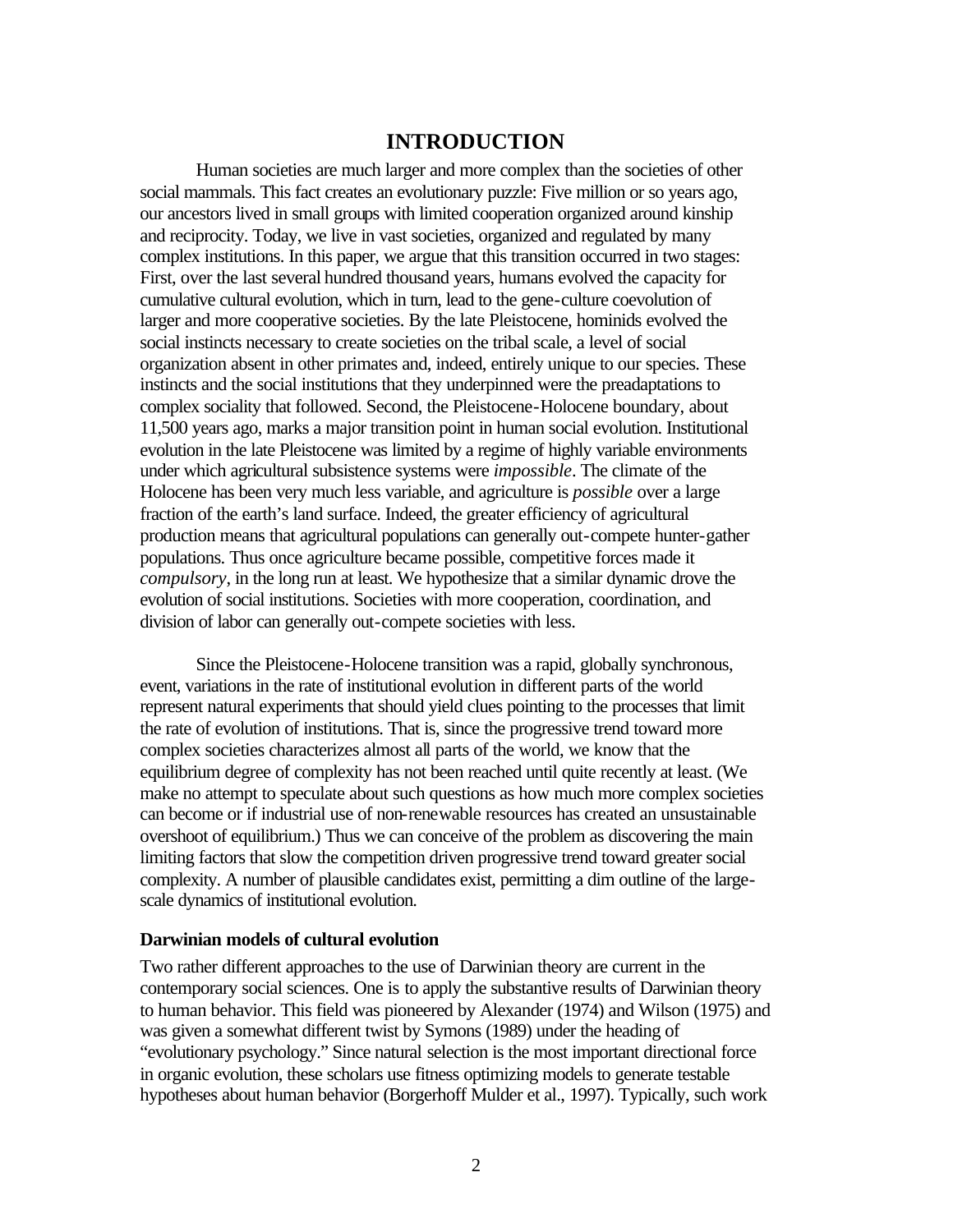endorses a number of common dogmas current in evolutionary biology, for example the generalization that group selection is seldom a strong force. The weakness of this approach is that it may not do full justice to the unique features of human behavior.

We advocate a different strategy pioneered by Campbell (1965) and first put in mathematical form by Cavalli-Sforza and Feldman (1973). The work starts with the idea that culture is a system of inheritance. We acquire culture by imitating other individuals much as we get our genes from our parents. The existence of a fancy capacity for highfidelity imitation is one of the most important derived characters distinguishing us from our primate relatives, who have only relatively rudimentary imitative abilities (Tomasello, 1999). We are also an unusually docile animal (Simon 1990) and unusually sensitive to expressions of approval and disapproval by parents and others (Baum, 1994: 218-219). Thus parents, teachers, and peers can shape our behavior rapidly and easily compared to training other animals using more expensive material rewards and punishments. Finally, once children acquire language, parents and others can communicate new ideas quite economically to those who don't know them. This economy is only relative; although we get our genes all at once at the moment of conception, acquiring an adult cultural repertoire takes some two decades. Humans ultimately acquire a repertoire of culture that rivals the genome in size.

The existence of cultural transmission means that culture has what evolutionary biologists call "population level properties." Individuals' behavior depends on the behaviors common in the population from whom they acquire beliefs just as individuals' anatomy is dependent on the genes common in the population from whom they acquired their genes. The diversity of cultural traits across cultures is great, but for the most part we are limited to learning those extant in our culture in our time. However, in the long run, the commonness or rarity of genes or culture in the population is a product of what happens to the individuals who reproduce or not, and are imitated or not. The analogy is more than a curiosity because population biologists have developed a formidable kit of empirical and theoretical tools to analyze this intricate interplay between the individual and population level. In the terms sociologists often use, population biologists have the means to make the macro-micro problem (Alexander et al. 1987) tractable. Several theorists, but fewer empiricists have raided the population biologists' cupboard for these tools (Cavalli-Sforza and Feldman 1981, Lumsden and Wilson 1981; Boyd and Richerson 1985; Durham 1991).

In this exercise, we think it best to wear the analogy between genes and memes most lightly. For example, we have resisted using the term "meme" to describe the "unit" of cultural transmission (Boyd and Richerson 2000). Who knows if the structure of cultural inheritance is anything like the neatly particulate gene? We do know that culture is most un-gene-like in many respects. Culture has the principle of inheritance of acquired variation (what one person invents another can imitate). We are not entirely blind victims of chance imitation, but can pick and choose among any cultural variants that come to our attention and creatively put our own twist on them. We don't have to imitate our parents or any other specific individuals but can always be open to a better idea. The innovative part of the Darwinian analysis of cultural evolution has been to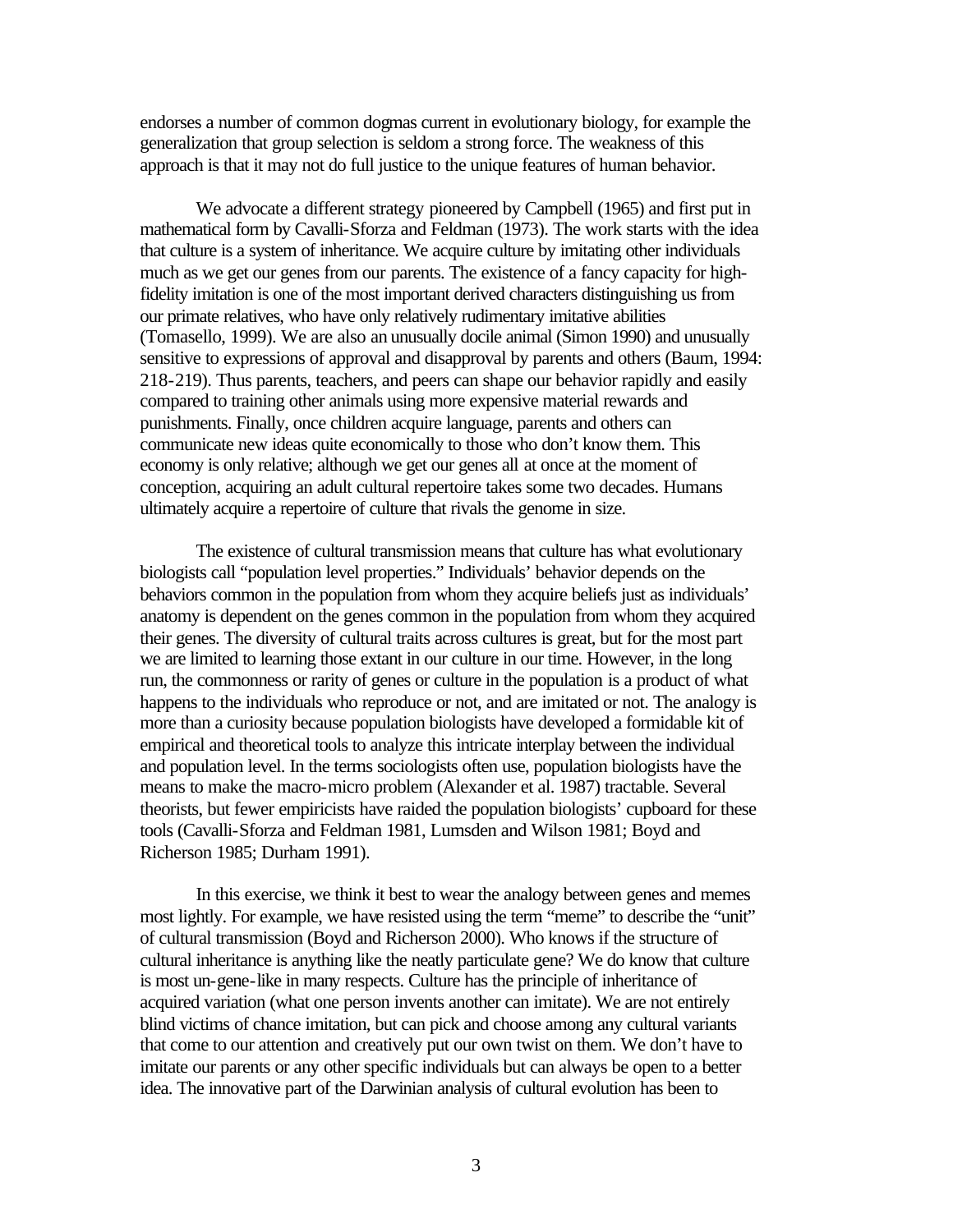explore the impact of such differences on the cultural evolutionary process, letting model results and the existing empirical facts not substantive analogies guide the research. Substantively, cultural evolution turns out to have its own unique adaptive properties and its own unique suite of characteristic maladaptations, some examples of which we discuss here.

Maladaptations are epistemologically more interesting than adaptations. The trouble with adaptations is that the competing theories—creationism, genetic fitness optimizing, cultural evolution, macrofunctionalism, rational choice theory—all predict that adaptive behavior will be common. Each theory's predicted maladaptations are much more distinctive. For example, Hamilton (1964) deduced from the principles of natural selection acting on genes that organisms should engage in altruistic acts only when the benefit to the recipient exceed the costs to the provides by a factor greater than the reciprocal of the relatedness by descent between them, his famous  $b/c > 1/r$  rule. Since in most animal species, individuals have only few relatives with appreciable *r* Hamilton's theory predicts that altruism will be massively undersupplied compared to a perfectly group-selected case where altruism within groups should be supplied whenever  $b/c > 1$ . Every individual in a group would be better off if every other followed the  $b/c > 1$  rule instead of the  $b/c > 1/r$ , but natural selection on genes cannot favor such acts. With the exception of humans and a few other special cases, Hamilton's rule predicts the maladaptively low amount of animal cooperation quite well. Human societies are a theoretical puzzle because they typically include much cooperation between distantly related and unrelated people. We have adaptively evaded a rule that otherwise seems to have nearly the law-like force of a physical principle. We argue below that cultural evolution is likely the source of our capacity to pull off our defiance of Hamilton's rule.

The unique features of the cultural system of inheritance are predictable from the elementary consideration that selection on genes to increase our capacity to learn from each other would surely not have favored this rather costly system if it did only what genes could do for themselves. One important advantage of the cultural system is the linkage of decision-making processes with transmission to create a system for the inheritance of acquired variation. Given that decision rules ultimately derive from the action of selection on genes and hence are adaptive, on average at least, a system that responds both directly to natural selection *and* to adaptive decision-making forces will be able to adapt to varying environments more quickly than can organisms that adapt by genes and non-transmitted learning (Boyd and Richerson, 1985: Ch.4 &5). Plagiarizing the learning of others creates a system that can adapt swiftly to new conditions without a crippling expenditure of effort on individual learning. Secondly, accurate and rapid social learning allows humans, but seemingly not other species, to accumulate innovations so as to build up, historically over many generations—but rather rapidly compared to organic evolution—more sophisticated cultural adaptations than individual people could possibly have invented for themselves (Boyd and Richerson, 1996). Human cultural adaptations are not only dramatically different from place to place and time to time but are also as complex as organic adaptations that would take much longer to evolve. The Inuit adaptation to the Arctic and the San adaptation to the Kalahari are impressively complex and impressively different on a scale that would result in different species if accomplished by organic evolution. In support of these theory-derived conjectures, we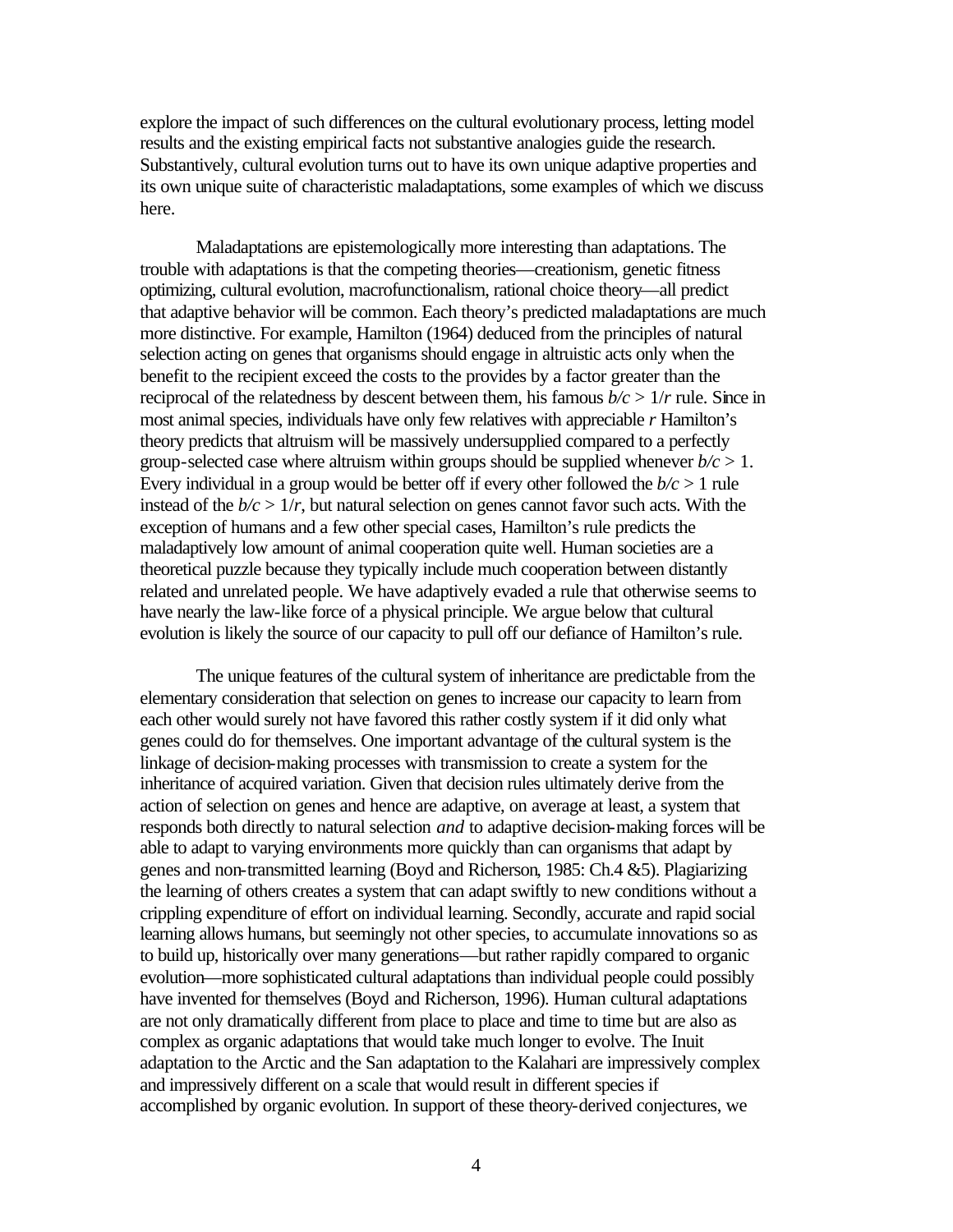note that humans evolved during the Pleistocene, a period of high frequency climatic variation (Richerson and Boyd, 2000), and we became an unusually widespread animal by middle Pleistocene times. The ability to adapt quickly to a temporarily variable environment is easily put to use adapting to spatial variation as well, adapting a tropical ape to live in temperate and eventually periglacial climates. We became completely cosmopolitan using subsistence strategies tailored to practically every terrestrial and amphibious habitat on the planet. We believe that ability of the cultural system to rapidly create sophisticated adaptations to niches that persisted for a relatively few generations was the main advantage that paid the overhead of our large brain and long learning curve.

#### **The evolution of institutions of complex societies**

The evolution of complex societies is one of the most interesting questions in all the social sciences. How can a species long adapted to living in small egalitarian groups evolve revolutionary new social institutions that lead them to live in very large, highly inegalitarian social systems? Tribal people often express shock and contempt at what we put up with in the name of "civilization." Why did the progressive trajectory of increased complexity start around ten thousand years ago, not thirty or five? Why did societies in some parts of the world move down the progressive path more swiftly than others? What processes regulate the tempo of institutional evolution? What gives the progressive trend its multilinear diversity? No two trajectories of complexification are identical, even in closely related societies and sub-societies, much less in remotely connected cases like Western Europe, Western Asia, India, China, and Meso-America, despite many similarities. Why has the pace of change had a tendency to accelerate as we approach the present? Why is the progressive trend punctuated, in every historical case, by more or less abrupt declines and collapses?

These are exceeding complex questions that have defied definitive solution despite much hard work—and much real progress—by social scientists, historians, and political philosophers. The development of Darwinian tools encourages a fresh cut at them. In what follows we lay out an analysis that seems like a sensible series of first steps using Darwinian analysis of Holocene institutional evolution. We beg our readers' indulgence with the inevitable crudities that accompany first steps and hope that you will take them as illustrations prefiguring what a more mature analysis will likely accomplish. The boast of Darwinian biologists is that the power of their theory in that discipline derives first from its correct conception of the processes of evolution and from its inclusive, synthetic, and systemic commitments. Darwinian biology is a big tent housing diverse and often fractious practitioners. Even after a century and a half of work it is a vibrant field full of interesting unsolved puzzles, many of a quite fundamental character. We hope that this paper conveys some vision, however limited it is in the present state of development of our field, of what the social sciences might look like if the use of Darwinian methods became routine in the analysis of culturally determined behaviors.

# **TRIBAL SOCIAL INSTINCTS HYPOTHESIS**

The tribal social instincts hypothesis is based on the belief that group selection plays a more important role in shaping culturally transmitted variation than it does in shaping genetic variation, and, as a result, that humans have lived in social environments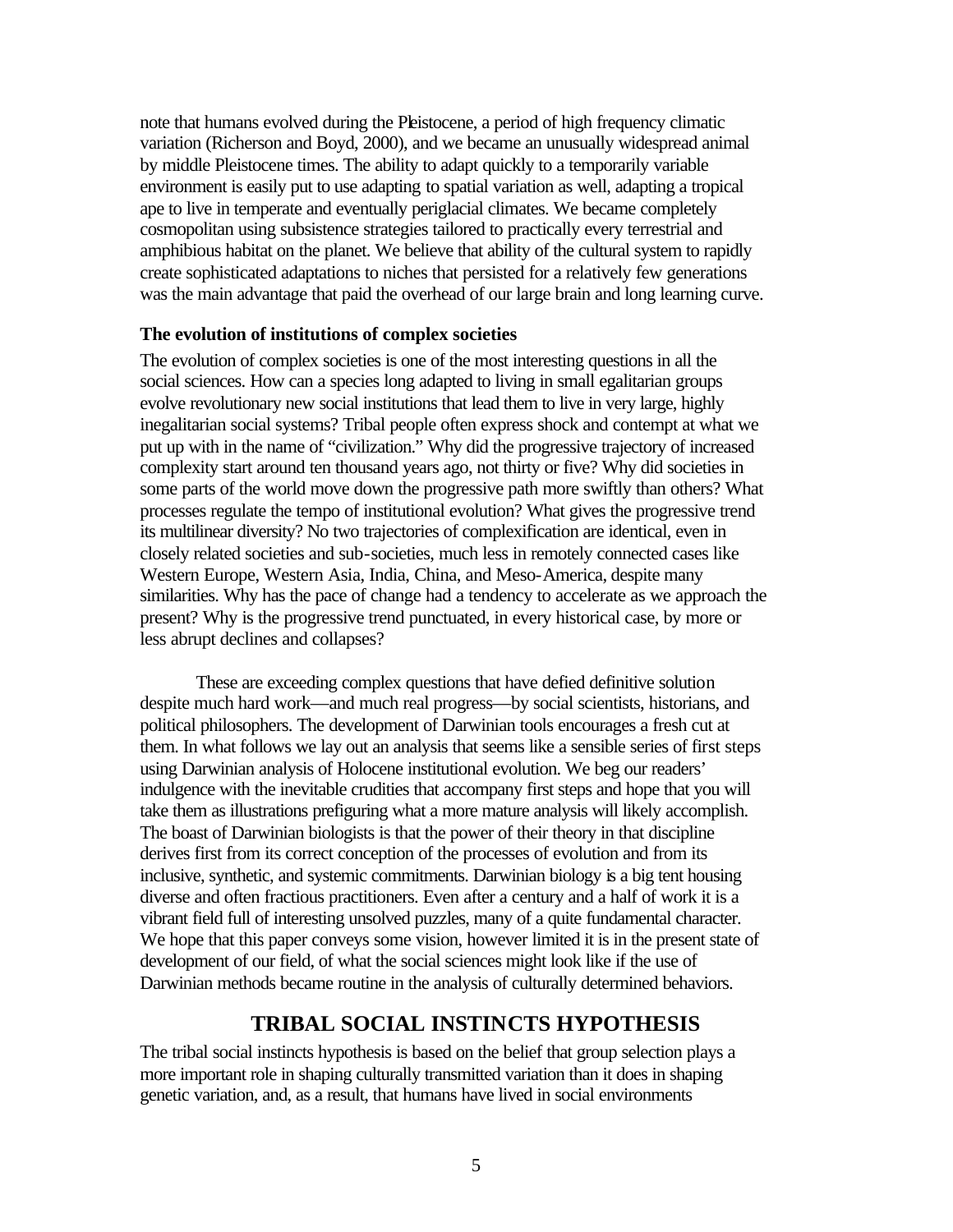characterized by high levels of cooperation for as long as culture has played an important role in human development. The simplest model of group selection on cultural variation we have made is based on the effects of a conformist bias in cultural transmission (Boyd and Richerson, 1985: chapter 7; Henrich and Boyd, 1998). Conformity is a useful rule to follow in imitating others because many evolutionary forces conspire to make adaptive behavior common. When in doubt, doing as the Romans do when in Rome is an easy and useful rule to follow. Using this rule has the effect of reducing variation within groups and protecting groups against the effects of migration from other groups. Other rules, such as preferring to imitate people of your own symbolically marked group or the practice of social selection against deviants may have similar effects. Group selection does not work on genes for cooperation according to most models because group selection cannot easily build variation between groups as fast as selection against cooperators within groups—and migration between groups—reduces it. Thus, selection on cultural variation is a more likely mechanism for favoring the origins of cooperative institutions than is selection on genes. We have also studied models of the evolution of symbolic marking of group boundaries (Boyd and Richerson 1987, McElreath et al. no date) and moralistic punishment (Boyd and Richerson 1992a).

By the late Pleistocene, 50 kyr B.P., perhaps earlier, human societies were probably possessed tribal scale institutions (Bettinger 1991, Richerson and Boyd 1998). If we define "institutions" as customary rules of behavior that have the effect of creating sociopolitical structures serving collective functions, then hunting and gathering societies of the ethnographic record always have tribal scale institutions, though sometimes rather minimal ones. For example, many of the simplest known hunting societies have well developed systems of egalitarian counter-dominance that prevent individuals from appropriating disproportionate shares of food. These institutions in turn probably allow such societies to act as effective risk-sharing groups that can efficiently exploit high return, high-risk strategies such as the pursuit of big game (Boehm 1993, Wiessner 1996). Ethnographically known hunter-gatherers are quite variable in the scale, sophistication and formality of their institutions (Kelly 1995, Arnold 1996).

The Shoshoni of the American Great Basin are a classic example of socially very simple hunter-gatherers. Steward (1955: Chapter 6) described them as having a family level of sociocultural integration. During most of the year, Shoshoni nuclear families foraged for sparse plant resources alone or in the company of one or two other families. The main resources of the Great Basin did not favor cooperation in subsistence activities and the low productivity of the environment discouraged concentrations of population favorable to other social activities. The Shoshoni lacked a formal tribal political system and had no organized religious activities. Nevertheless, as Steward emphasized, even the Shoshoni had *some* customs regulating social life and *some* routine collective behavior. The kinship system itself regulated social relations between families. Marriage was in the form of a contract between the families involved. A common property system ensured that all families had equal access, first come, first served, to most but not all resources. During the winter, families aggregated into multi-family camps. In such camps *ad hoc*  "bosses" organized events such as communal rabbit and antelope hunts, dances and games. Respected men served as regional repositories of information about the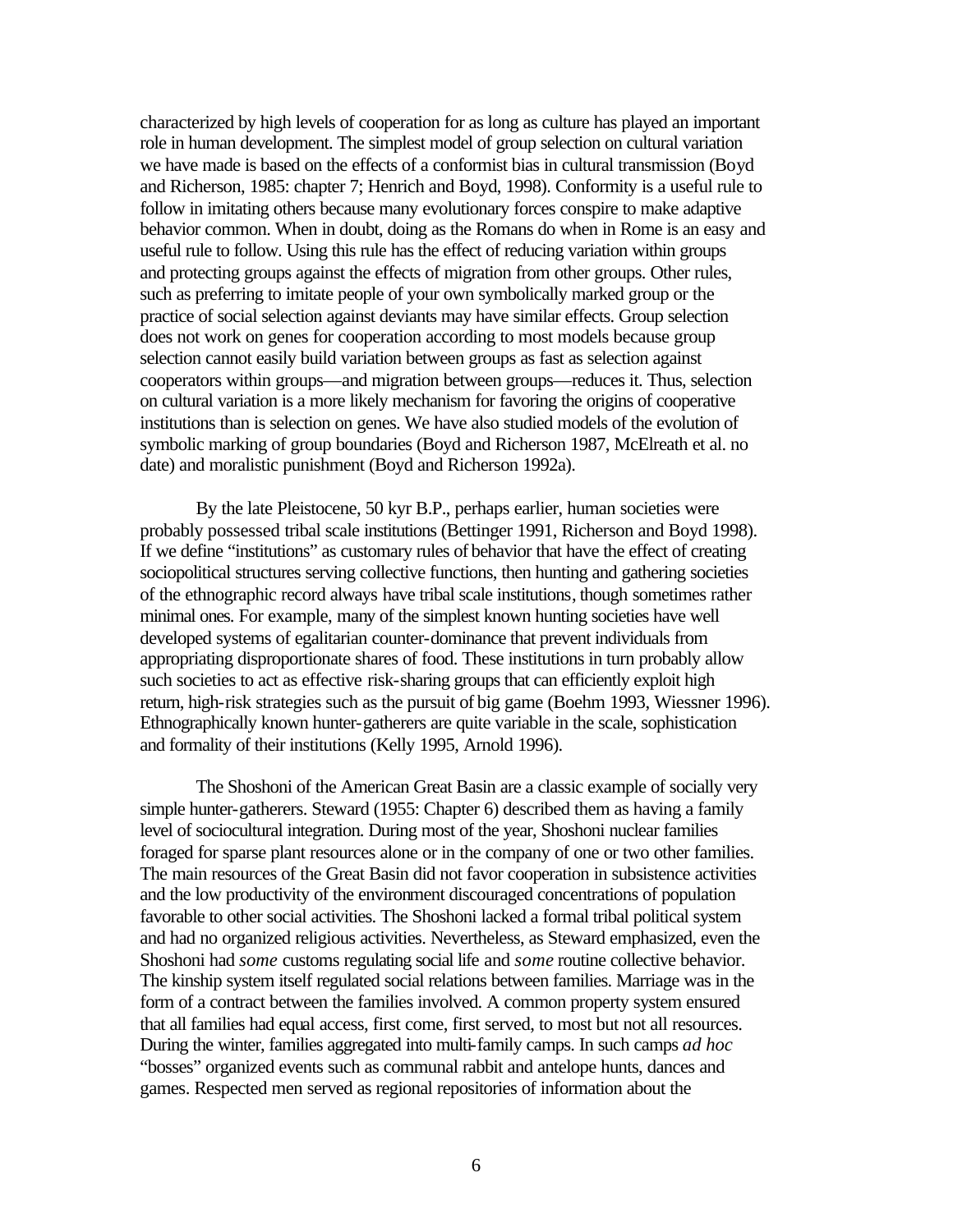distribution of subsistence resources and so regulated the dispersion and assembly of families during the seasons.

At the opposite extreme, some hunting and gathering societies had much denser populations and much more extensive and formal economic, political, and religious institutions than the Shoshoni. In Western North America, the salmon rich societies of the Northwest Coast are such an example (Kelly 1995: 321-328). Many of these societies were highly ranked and chiefs had much power. Politics, religion, and the economy were highly organized. Between these extremes a great diversity of institutional forms have been recorded among hunter-gatherers. In most of California, for example, people were organized into "tribelets" comprising from a hundred to a few thousand people (Bean 1978). Most ethno-linguistic units were divided into several autonomous tribelets. Tribelets were generally composed of corporate lineages and had formal political leadership, sometimes including ranked chieftainships. Tribelets were generally centered on a principle village where council meetings, religious rituals and collective economic activities took place. Supra-tribelet institutions included regional cult complexes and trade fairs. These brought thousands of people together for annual or more frequent gatherings, often including people from different ethno-linguistic groups.

Did the range of late Pleistocene hunting and gathering societies resemble the ethnographic range? Extrapolating from ethnographic to archaeological cases is of course fraught with problems, especially in the case of hunter-gatherers most of whose material culture, for example dwellings, is poorly preserved (Kelly 1995: Chapter 9, Bettinger 1991). Archaeology is relatively silent about social organization but a good case can be made that at least late Pleistocene societies were toward the complex end of the ethnographic spectrum (Price and Brown 1985).The hunting of big game is a subsistence strategy that generally involves cooperation in hunting, fairly large-scale risk sharing social strategies and hence social institutions considerably more complex than the Shoshonean extreme. Big game hunting was common in the late Pleistocene and almost certainly favored the same relatively complex institutions as it does in ethnographic cases. The personal art that is a conspicuous part of the Upper Paleolithic Transition is similar to craft productions that are incorporated into tribal scale institutions in ethnographic cases (Wiessner 1984). The cave art of France and Spain is the sort of activity associated with fairly large-scale ritual systems in ethnographic cases. Insofar as the archaeological record reflects social institutions it suggests that late Pleistocene societies had institutions on the tribal scale comparable to those observed by ethnographers.

We believe that the human capacity to live in tribes evolved by the coevolution of genes and culture. Simple cultural cooperative institutions favored by cultural group selection would have favored genotypes that were better able to live in groups that at first were only marginally cooperative outside of families and simple schemes of reciprocity. Given marginal genetic changes, cultural evolution could marginally advance the scale of cooperation. These rounds of coevolutionary change then proceeded until capacities for cooperation with distantly related fellow tribals, emotional attachments to symbolically marked groups, and willingness to punish others for transgression of group rules became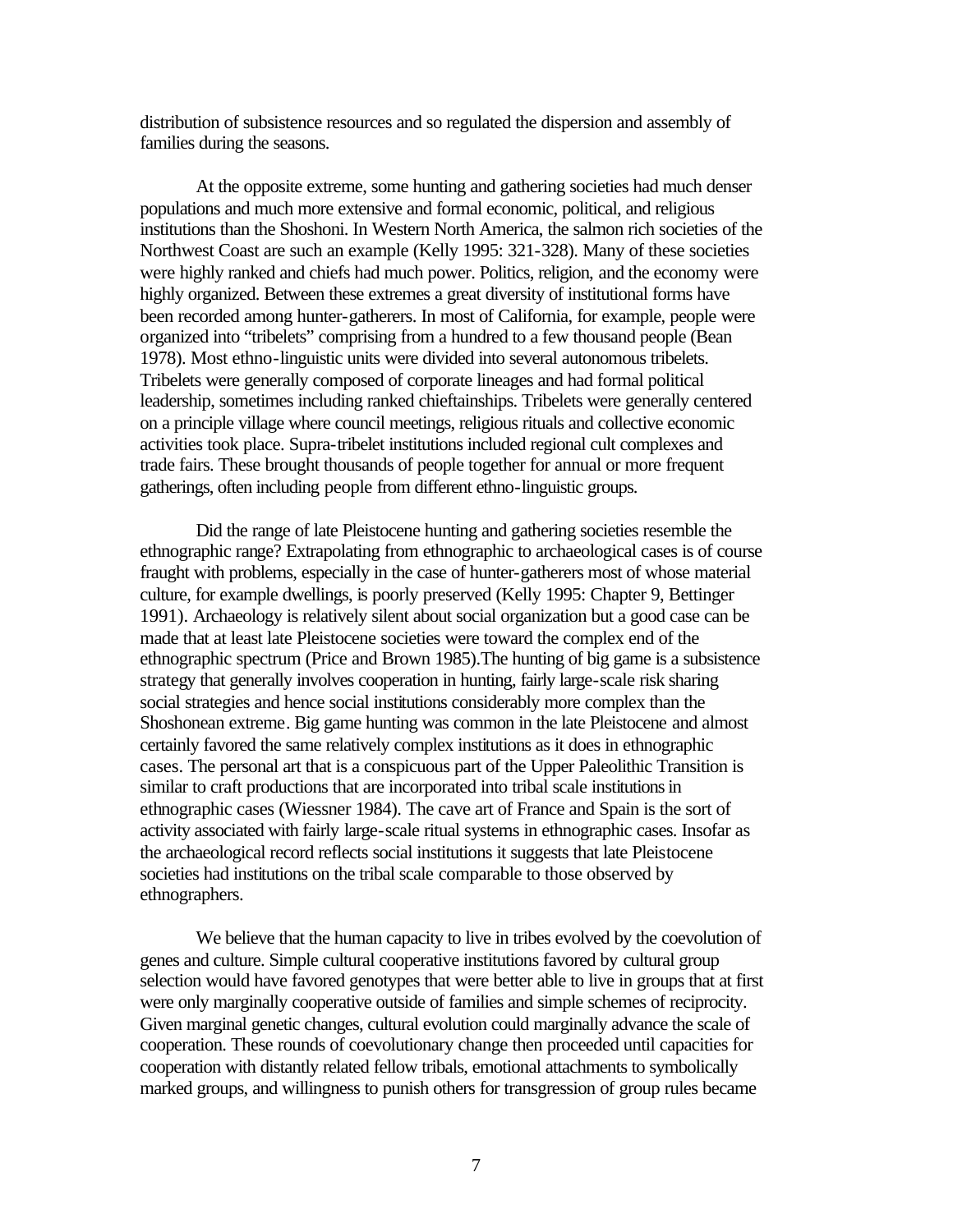quite advanced. Mechanisms by which cultural institutions might exert forces tugging in this direction are not far to seek. Cultural norms affect mate choice and people seeking mates are likely to discriminate against genotypes that are incapable of conforming to cultural norms (Richerson and Boyd, 1989). Men who cannot control their self-serving aggression ended up exiled to the wilderness in small-scale societies and to prison in contemporary ones. Women who are lazy or an embarrassment in social circumstances are unlikely to find or keep husbands. We believe that with, at a minimum, tens of thousands of years to work with, natural section on cultural variation could easily have had dramatic effects on the evolution of human genes by this process. Of course, humans are still in part a wild animal; our genetically transmitted evolved psychology shapes human cultures, and as a result cultural adaptations often still serve the ancient imperatives of genetic fitness. But the leash works both ways. Cultural evolution creates new selective environments that cause *cultural imperatives to be built into our genes.*

Almost everyone agrees that human cultures were essentially modern by the Upper Paleolithic, 50,000 years ago. So even if the cultural group selection process began as late as the Upper Paleolithic, human behavior has been selected for 2,000 generations in social environments in which the innate willingness to recognize, aid, and if necessary, punish fellow group members was favored by social selection acting on genes. We suppose that the resulting tribal instincts are something like principles in the Chomskian linguists' "principles and parameters" view of language (Pinker 1994). The innate principles furnish people with basic predispositions, emotional capacities, and social skills that are implemented in practice through highly variable cultural institutions, the parameters. People are innately prepared to act as members of tribes but culture tells us how to recognize who belongs to our tribes, what schedules of aid, praise, and punishment are due to tribal fellows, and how the tribe is to deal with other tribes—allies, enemies, and clients. Richerson and Boyd (2001) review the empirical evidence supporting the tribal social instincts hypothesis.

Because the tribal instincts are of relatively recent origin, they are not the sole regulators of human social life. The tribal instincts are laid on top of more ancient social instincts rooted in kin selection and reciprocal altruism. These ancient social instincts conflict with the tribal. We are simultaneously committed to tribes, family, and self, even though the conflicting demands very often cause us great anguish such as Freud (1930) described in *Civilization and Its Discontents* or Graham Greene portrayed in novels such as *The Honorary Consul*. The existence of ancient instincts significantly constrains the evolution of institutions.

#### **Competing Hypotheses**

We have not the space to review in detail all the competing hypotheses to explain the evolution of human social organization. Broadly speaking, however, these fall into two classes: those that emphasize individual level processes and those that emphasize group functionality. Methodological individualists in the social sciences are deeply skeptical about the group-functional picture of human behavior, and wish to ground the social sciences on the postulate of self-interested rational choice (e.g. Coleman 1990). Evolutionary biologists by and large follow Williams' (1966) lead in rejecting group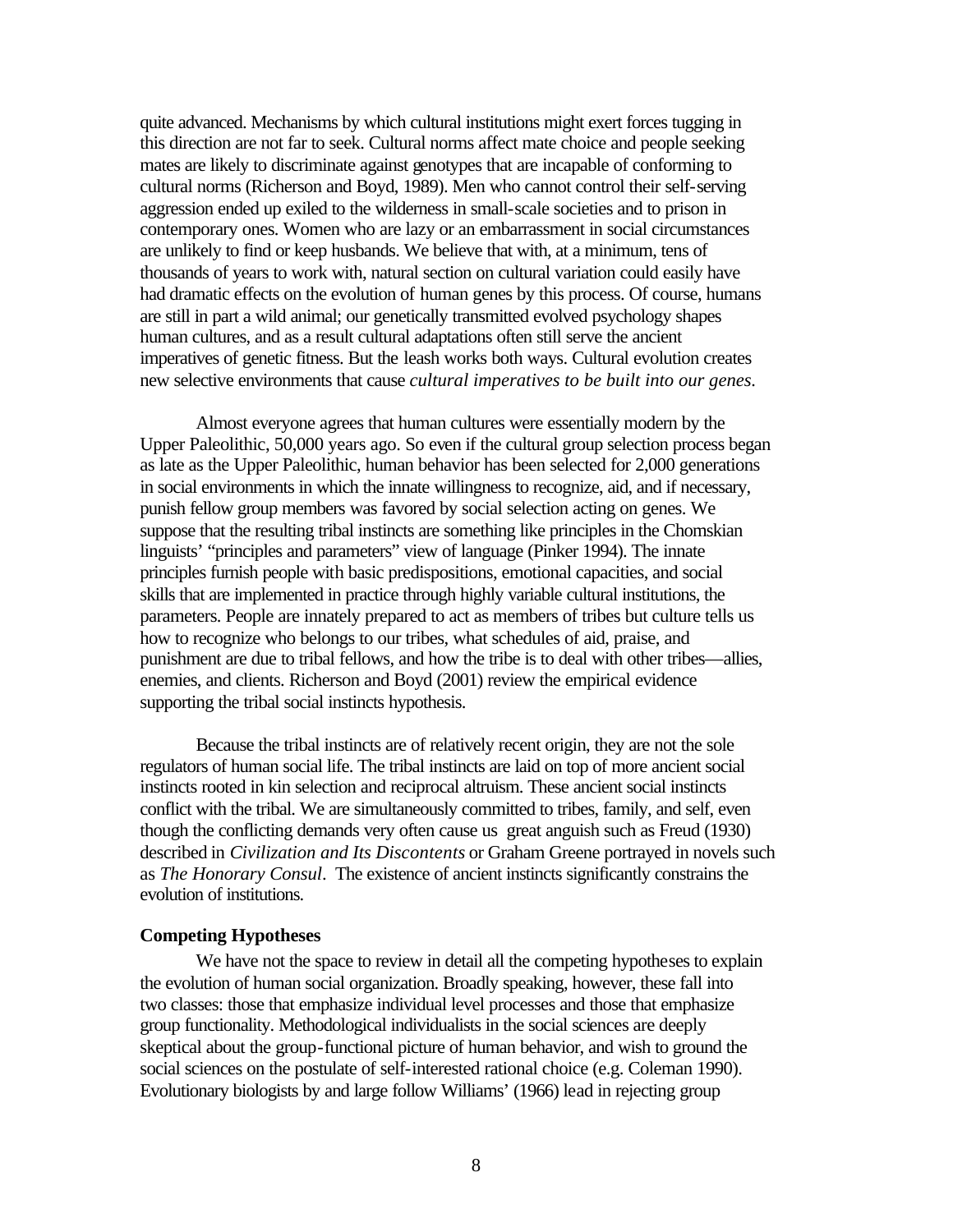selection as an important force in nature. In the case of humans, not to mention other animals, selfish behavior and very small scale altruism, for example among close relatives, is common and in accord with methodological individualists' theoretical models. Following Axelrod and Hamilton (1981) and Alexander (1987), individualists reckon that the logic of small-scale reciprocity can be scaled up to explain human cooperation on the large scale without violating any of the standard assumptions of methodological individualism, such as postulating a strong role for group selection.

The relationship between rational choice theory and cultural evolution theory is complex because we assume that individual choice exists and acts as a force shaping cultural evolution (Boyd and Richerson, 1993). We hold, however, that choice is marginal and does not normally follow the canons of formal rationality. That is, people form their repertoires of behavior mostly by imitation of others, making somewhat biased choices among the cultural variants they observe, and sometimes independently inventing new adaptive behaviors. When the results of such myopic decision-making are accumulated over a population of people and many cycles of imitation and decisionmaking they indeed become potent evolutionary forces. However, we also suppose that they are not sufficiently powerful to obviate the effects of natural selection *on cultural variation*. Our social instincts hypothesis requires that cultural group selection be strong enough to counter individualistically motivated selfish decision-making in order to favor tribal-scale cooperation. Then, once a social instinct favoring prosocial behavior toward ingroup members exists, it will not only affect everyday behavior, but also the kinds of decisions people make about what new cultural variants to adopt. People will tend to bias their "vote" in favor of new prosocial institutions, as indeed seems to be the case in American voting patterns (Sears and Funk 1990). Humans seem to be moved by selfish and prosocial arguments both. Which wins, and to what extent, in any given case is problematical. Our ancestors lacking the tribal social instinct had not even our ambivalent commitment to ingroup cooperation and in the end our societies come to differ dramatically from theirs.

Group functionalism was once very prominent in sociology and anthropology. Most functionalist hypotheses have been silent about evolutionary origins and so are not of interest to us here. Several evolutionary hypotheses have been proposed since Darwin (1874: 179) articulated a clear group selection argument to account for human cooperation: "A tribe including many members who, from possessing in a high degree the spirit of patriotism, fidelity, obedience, courage, and sympathy, were always ready to aid one another, and to sacrifice themselves for the common good, would be victorious over most other tribes; and this would be natural selection." One possibility is that humans are genetically group selected. Several prominent modern Darwinians [W.D. Hamilton (1975), E.O. Wilson (1975: 561-2), R.D. Alexander (1974), and Eibl-Eibesfeldt (1982)] have given serious consideration to group selection as a force *in the special case* of human ultra-sociality. They are impressed, as we are, by the organization of human populations into units that engage in highly organized, lethal competition with other groups, not to mention other forms of cooperation. Direct group selection on genes is a process that could give human groups a degree of functional integration. A second view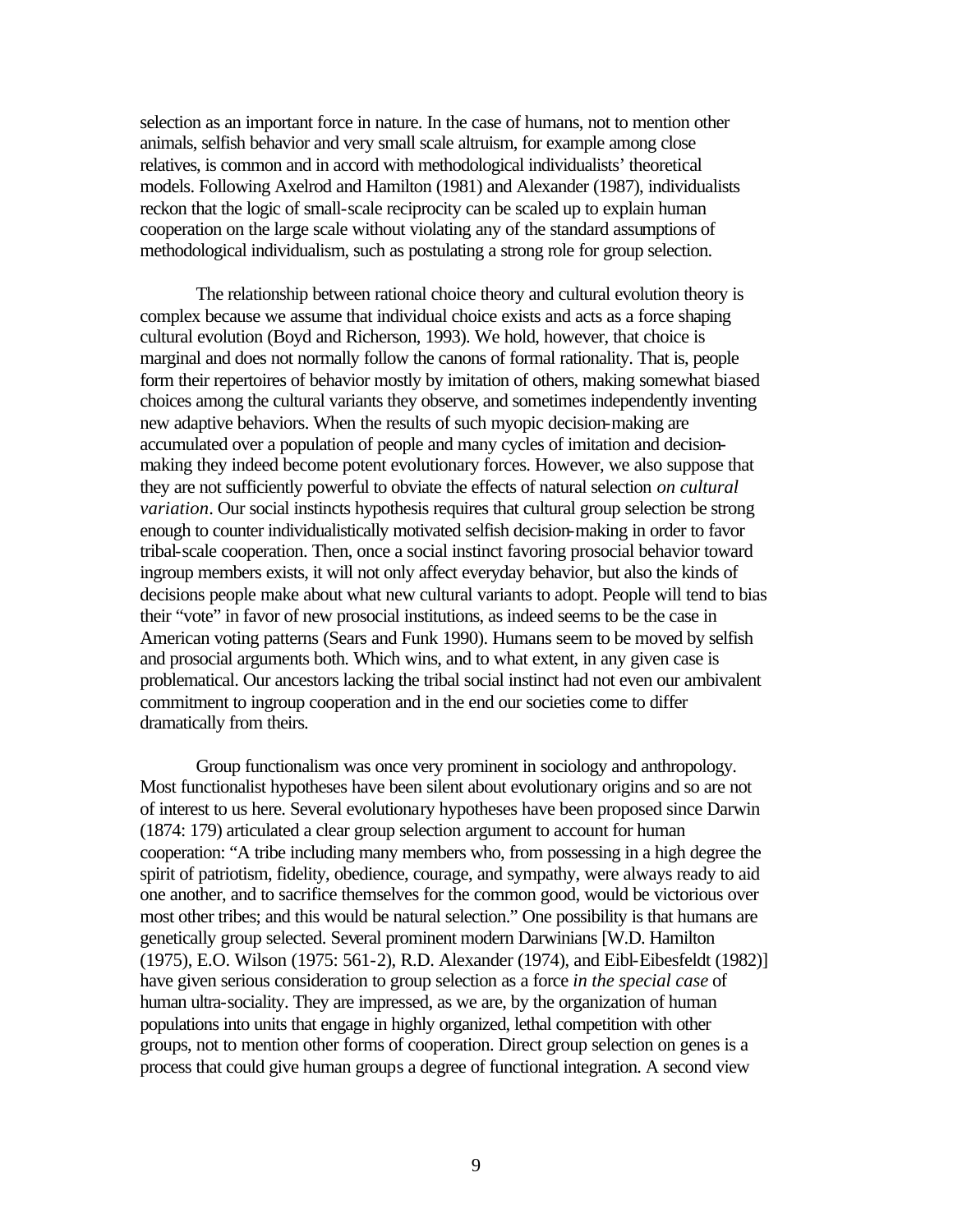is that processes peculiar to culture are prone to group selection. This idea is the root of our tribal instincts hypothesis.

A third possibility is that human propensities to cooperate are a byproduct or accident of some other process. Simon (1990) proposed that human cooperation is a byproduct of our docility and that docility is necessary to take advantage of cultural transmission. We worry that this hypothesis can be true at the margin. Selfish and manipulative individuals do not seem to be automatically handicapped in their acquistion of culture. Van den Berghe (1981) argued that in small-scale societies cultural similarity in dialect, clothing, and so forth was used as a sensitive marker of genetic relatedness. The relative isolation of families and bands set up sharp cultural gradients that would measure genetic distance more effectively than innate characters for which the gradient at the small scale is likely to be very small. In the much larger, denser societies made possible by agriculture, the number of people with very similar culture might reach thousands and, with mass media, millions. Such cultural similarity may trigger kin selected social instincts so that we treat our fellow tribals as close kin. The problem with this hypothesis is that in many circumstances we still recognize our kin and behave as if our innate propensity to favor real kin is quite intact. For example, blood relatives tend to be spared homicide relative to non-kin, such as step-children in the same household (Daly and Wilson 1988).

## **WORK-AROUND HYPOTHESIS**

Contemporary human societies differ drastically from those under which our social instincts presumably evolved. Until a few thousand years ago humans lived in relatively small, egalitarian societies with a modest division of labor. After the domestication of plants and animals, beginning about 11,500 years ago, human densities rose substantially and the potential for an expanded division of labor grew. Beginning about 5,000 years ago, complex societies began to emerge. Hierarchical states arose to administer the increasingly minute division of labor. Families became dependent on the products of strangers for routine subsistence. Leaders came to have great and sometimes quite arbitrary authority to coerce common citizens. Complex systems also universally develop social stratification in which objective material well-being and culturally defined prestige vary greatly by social role. Those in high positions in the command and control system seemingly inevitably acquire a more or less disproportionate share of society's rewards. There is every evidence that humans' Pleistocene evolutionary experience did not prepare us to tolerate more than the most minimal command and control institutions (Boehm 1993). Nor were we prepared to tolerate much inequality. The cultural evolution of complex societies in the Holocene will have had to *work around* these awkward realities of our ancient and tribal instincts, drawing upon the prosocial elements in them while finessing the elements not suited to large scale social systems.

If our social instincts hypothesis is correct, complex societies will have evolved under the constraints and possibilities offered by our evolved social psychology (Salter, 1995). The rapid social changes of the last few thousand years should throw our social instincts into high relief. For example, one of the most striking features of complex societies, including modern societies, is the persistence of tribal scale social institutions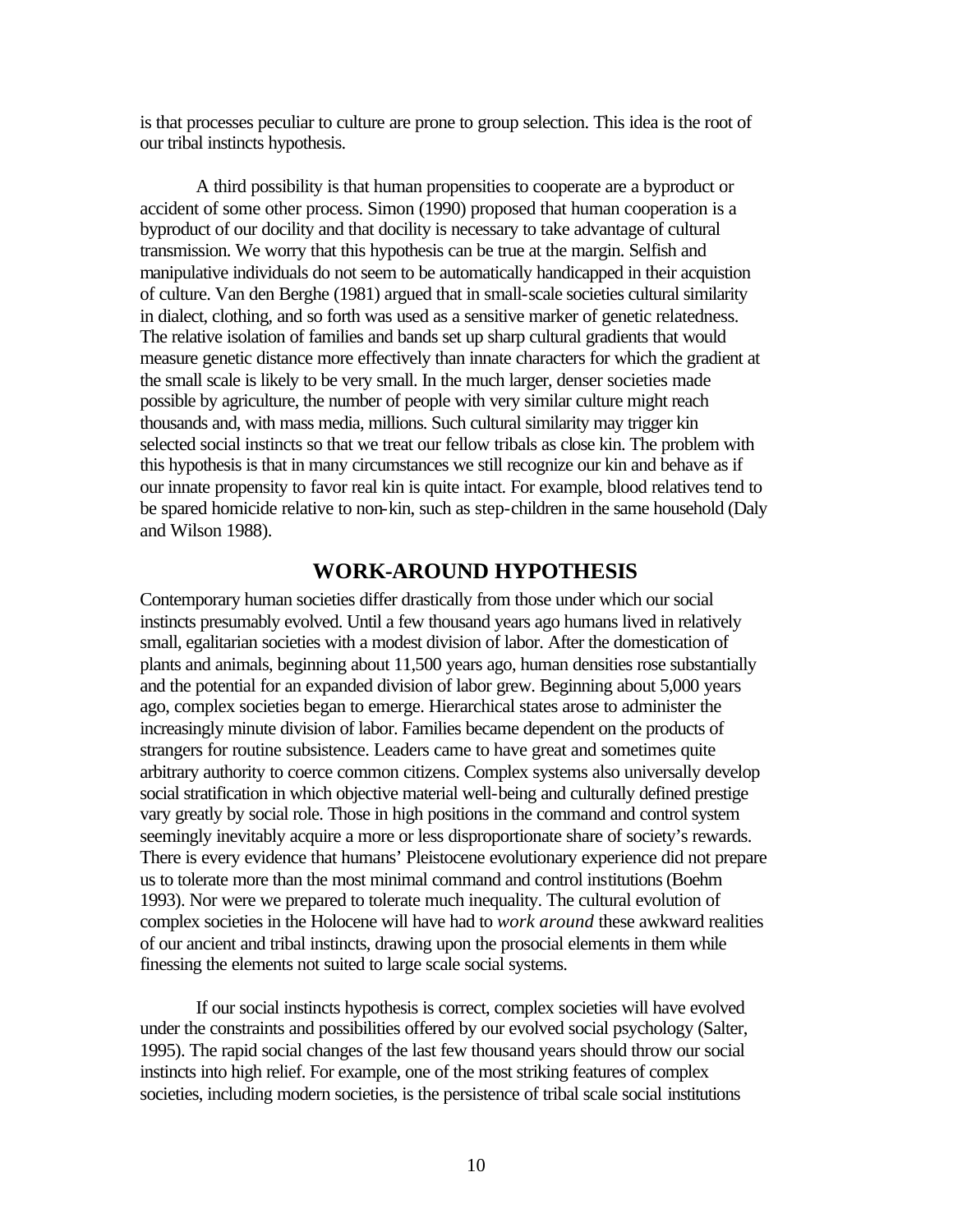and the elaboration of institutions such as nationalism that utilize mass media to simulate tribes on a larger scale. Business organizations, schools, religions, and government bureaucracies generally contain features that tap or respond to our propensity to grant loyalty to tribes or reasonable facsimiles. The persistence of ethnic sentiments in a largescale modern world that would seem to make them obsolete is an example (Glazer and Moynihan 1975). The ancient social instincts also retain important functions in the modern world. Families and personal friendships are important in every human social system.

The work-around hypothesis asserts that social instincts are part building blocks and part constraints on the evolution of complex social systems. To evolve large scale, complex social systems, culturally evolved strategies take advantage of whatever support the instincts offer while coping as well as possible with the difficulty of raw material evolved for life in quite different sorts of societies. Families willingly take on the essential roles of biological reproduction and primary socialization. Appropriate larger scale institutions can acceptably regulate their tendency to narrow loyalties and nepotistic subversion of group favoring rules. Tribal scale loyalties put deep emotion behind group enterprises, though the small scale of "natural" tribes requires careful management if larger scale objectives are not to be sacrificed. Large national and international (e.g. great religions) institutions develop ideologies of symbolically marked inclusion that often fairly successfully engage the tribal instincts on a much larger than tribal scale. The existence of contemporary societies handicapped by few loyalties outside the family (Banfield 1958) or by excessively powerful loyalties to small tribes (West 1941) remind us that work-arounds are awkward compromises that are difficult to achieve and easy to lose.

The most important cultural innovations required to support complex societies are command and control institutions that can systematically organize cooperation, coordination, and a division of labor in societies consisting of hundreds of thousands to hundreds of millions of people. Command and control institutions lead to more productive economies, more internal security, and better resistance to external aggression. Note that command and control are separable concepts. Command may aim at quite limited control. For example, a predatory conquest state may use command almost exclusively for the extraction of portable wealth, not for prosocial projects. Institutions often exert control without personal commands. Markets most famously control behavior by price signals from a diffuse world of anonymous buyers and sellers. Market enthusiasts do sometimes forget that command systems are generally needed to make markets function, ranging from mandatory use of calibrated weights and measures to central banks (Dahrendorf 1968: chapter 8). The main types of work-arounds seem to us to be the following:

### **Coercive Dominance**

The cynics' favorite mechanism for creating complex societies is command backed up by force. The conflict model of state formation has this character (Carneiro 1970). A society successful in war upon a neighboring group can impose itself as a ruling class on the defeated if the defeated cannot flee, as farmers often cannot.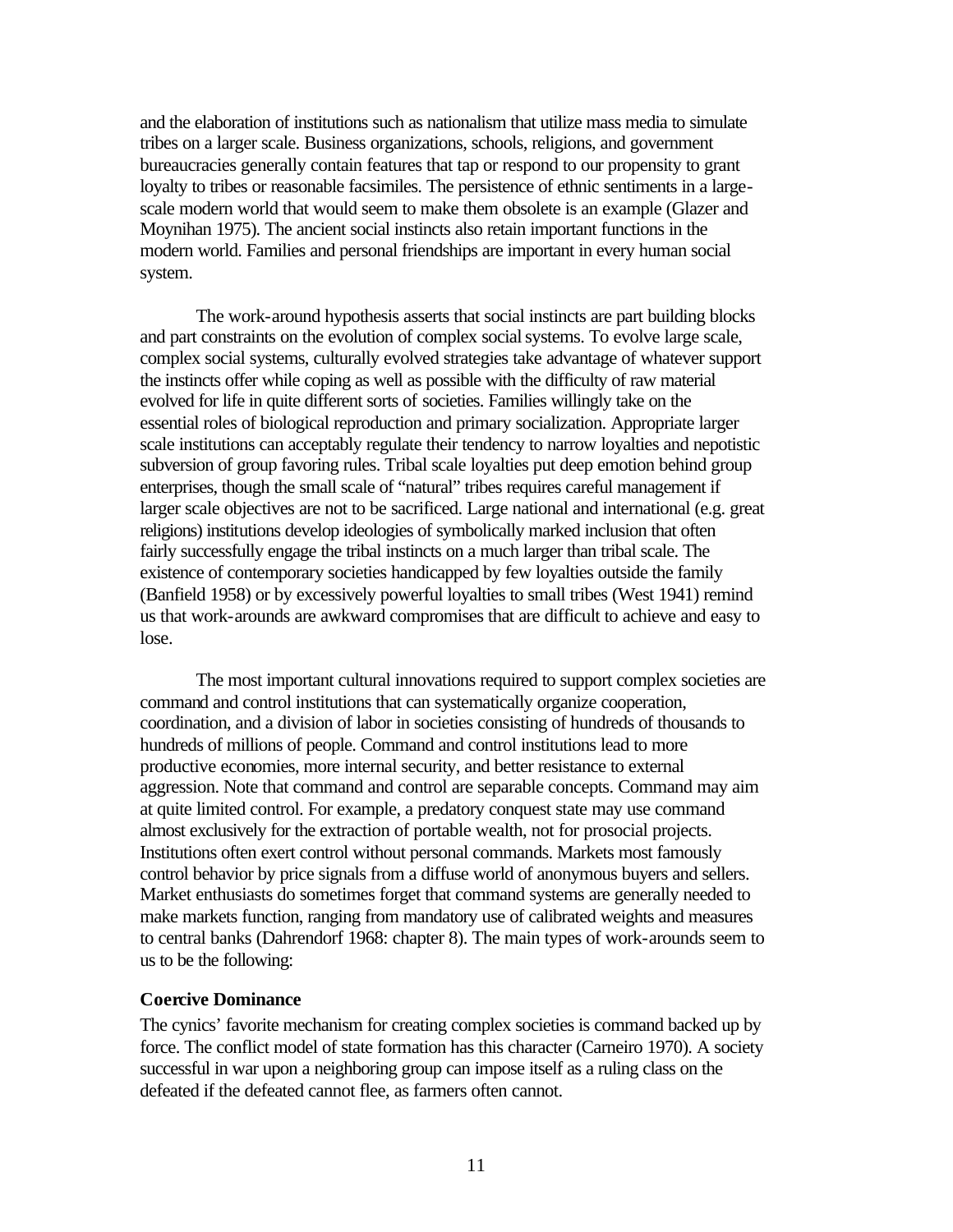Elements of coercive dominance are no doubt necessary to make complex societies a going concern. Tribally legitimated self-help violence is a limited and expensive means of prosocial coercion. Complex human societies have to supplement the moralistic solidarity of tribal societies with formal police institutions. Otherwise, the large-scale benefits of cooperation, coordination, and division of labor would cease to exist in the face of selfish temptations to expropriate them by individuals, nepotists, cabals of reciprocators, organized predatory bands, and classes or castes with special access to means of coercion. At the same time, the need for organized coercion as an ultimate sanction creates roles, classes, and subcultures with the power to turn coercion to narrow advantage. Social institutions of some sort must police the police so that they will act in the larger interest to a measurable degree. Such policing is never perfect and, in the worst cases, can be very poor. The fact that leadership in complex systems always have at least some economic inequality shows that narrow interests, rooted in individual selfishness, kinship, and, often, the tribal solidarity of the elite, always exert an influence. The use of coercion in complex societies offers excellent examples of the imperfections in social arrangements traceable to the ultimately irresolvable tension of selfish and prosocial instincts.

While coercive, exploitative elites are common enough, there are two reasons to suspect that no complex society can be based purely on the coercion. The first problem is that coercion of any great mass of subordinates requires that the elite class or caste be itself a complex, cooperative venture. The second problem with pure coercion is that defeated and exploited peoples seldom accept subjugation as a permanent state of affairs without costly protest. Deep feelings of injustice generated by manifestly inequitable social arrangements move people to desperate acts, driving the cost of dominance to levels that cripple societies in the short run and often cannot be sustained in the long run (Kennedy 1987). Insko et al.'s (1983) experimental evolutionary analysis of coercive versus more prosocial leadership in laboratory micro-societies illustrates the degree to which dominated groups will chafe and rebel at their oppression. Durable conquests, such as those leading to the modern European national states, Han China, or the Roman Empire leaven raw coercion with more prosocial institutions. The Confucian system in China, and the Roman legal system in the West, were far more sophisticated and durable institutions than the highly coercive systems sometimes set up by predatory conquerors and even domestic elites.

### **Segmentary Hierarchy**

Late Pleistocene societies were undoubtedly segmentary in the sense that supraband ethnolinguistic units served social functions, although they presumably lacked much formal political organization. The segmentary principle can serve the need for more command and control by hardening up lines of authority without disrupting the face-toface nature of proximal leadership present in egalitarian societies. The Polynesian ranked lineage system illustrates how making political offices formally hereditary according to a kinship formula can help deepen and strengthen a command and control hierarchy (Kirch 1984; Sahlins 1963). A common method of deepening and strengthening the hierarchy of command and control in complex societies is to construct a formal nested hierarchy of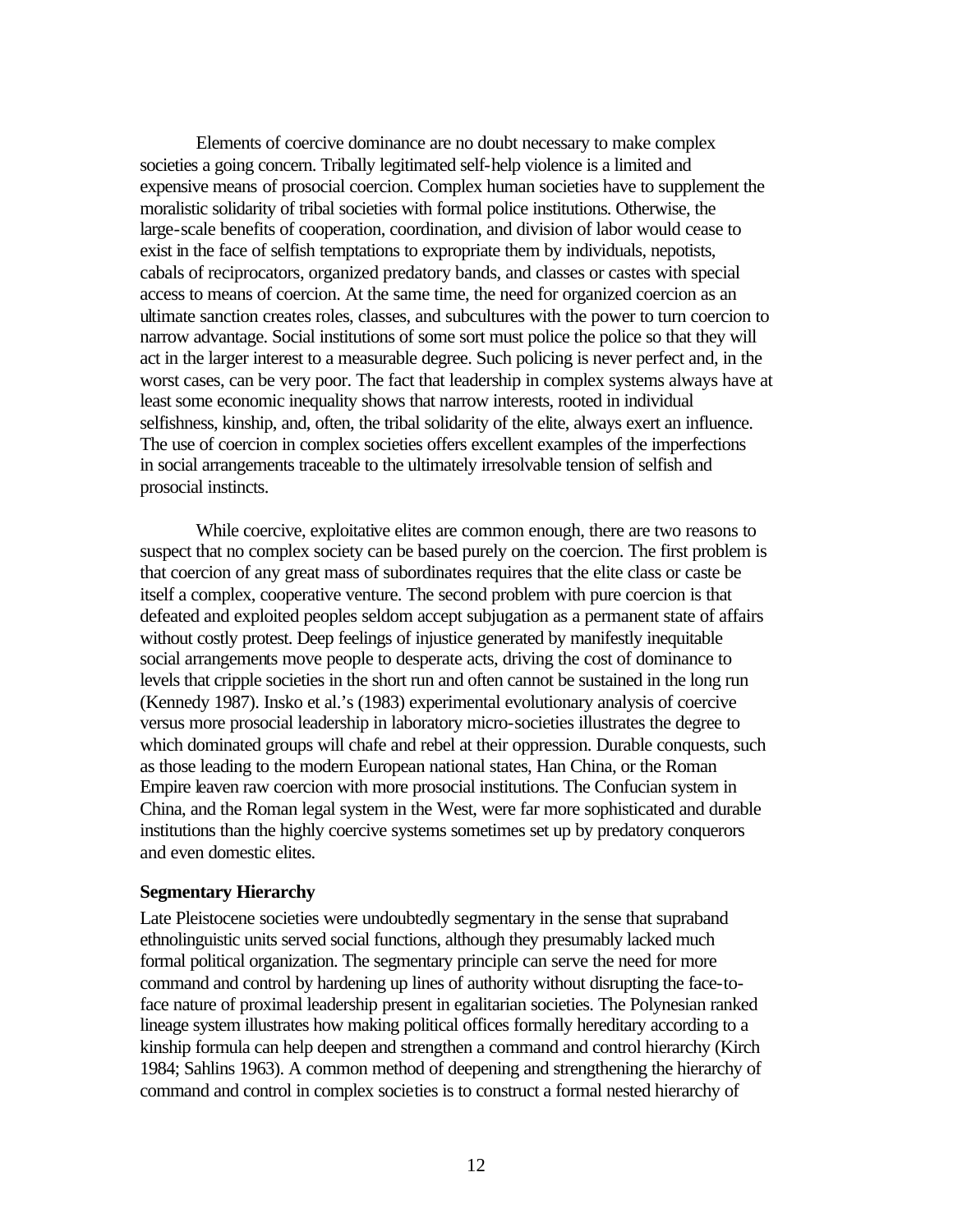offices, using various mixtures of ascription and achievement principles to staff the offices. Each level of the hierarchy replicates the structure of a hunting and gathering band. A leader at any level interacts mainly with a few near-equals at the next level down in the system. New leaders are usually recruited from the ranks of sub-leaders, often tapping informal leaders at that level. As Eibl-Eibesfeldt (1989:314) remarks, even highranking leaders in modern hierarchies adopt much of the humble headman's deferential approach to leadership.

The hierarchical nesting of social units in complex societies gives rise to appreciable inefficiencies. In practice, brutal sergeants, incompetent colonels, vainglorious generals, and their ilk in other bureaucracies degrade the effectiveness of social organizations in complex societies. Squires (1986), elaborating on Tullock (1965), dissects the problems and potentials of modern hierarchical bureaucracies to perform consistently with leaders' intentions. Leaders in complex societies must convey orders downward, not just seek consensus among their comrades. Only very careful attention to detail can make subordinates responsive to the hierarchy's leaders without destroying their sense that these same leaders would have arisen by natural consensus without imposition from above. The chain of command is necessarily long in large complex societies, and remote leaders will not normally be able to exercise personal charisma over a mass of subordinates deeper down the hierarchy. Devolving substantial leadership responsibility to sub-leaders far down the chain of command is necessary to create smallscale leaders with face-to-face legitimacy. However, it potentially generates great friction if lower-level leaders either come to have different objectives than the upper leadership or are seen by followers as equally helpless pawns of remote leaders. Stratification often creates rigid boundaries so that natural leaders are denied promotion above a certain level, resulting in inefficient use of human resources and a fertile source of resentment to fuel social discontent.

### **Exploitation of Symbolic Systems**

The high population density, division of labor, and improved communication made possible by the innovations of complex societies increased the scope for elaborating symbolic systems. The development of monumental architecture to serve mass ritual performances is one of the oldest archaeological markers of emerging complexity. Usually an established church or less formal ideological umbrella supports a complex society's institutions. At the same time, complex societies extensively exploit the symbolic ingroup instinct to delimit a quite diverse array of culturally defined subgroups, within which a good deal of cooperation is routinely achieved. Military organizations generally mark a set of middle-level, tribal scale units with conspicuous badges of membership. A squad or platoon's solidarity can rest on bonds of reciprocity reinforced by prosocial leadership, but ship's companies, regiments, and divisions are made real by symbolic marking. Ethnic group–like sentiments in military organizations are often most strongly reinforced at the level of 1,000–10,000 or so men (British and German regiments, U.S. divisions) (Kellett 1982:112–117). Typical civilian symbolically marked units include regions (e.g., Swiss cantons), organized tribal elements (Garthwaite 1993), ethnic diasporas (Curtin 1984), castes (Gadgil and Guha 1992; Srinivas 1962), large economic enterprises (Fukuyama 1995), and civic organizations (Putnam 1993).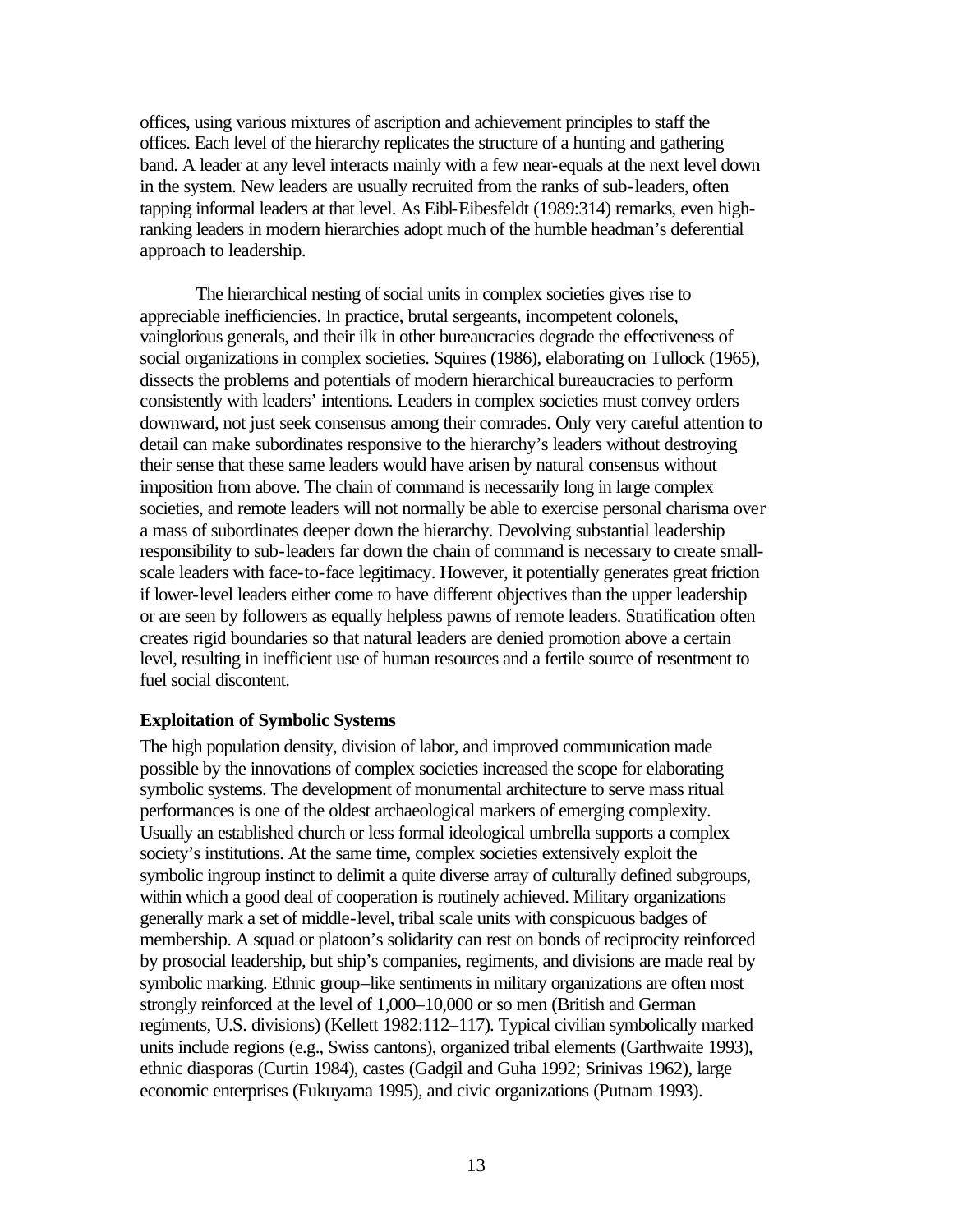Many problems and conflicts revolve around symbolically marked groups in complex societies. Official dogmas often stultify desirable innovations and lead to bitter conflicts with heretics. Marked subgroups often have enough tribal cohesion to organize at the expense of the larger social system, as when lower-level military units arrange informal truces with the enemy or when ideologies of elite superiority support excessively exploitative institutions. A major difficulty with loyalties induced by appeals to shared symbolic culture is the very language-like productivity possible with this system. Language itself is a classic badge of an ethnic group. Dialect markers of social subgroups emerge rapidly along social fault-lines (Labov 1972). Charismatic innovators regularly launch new belief and prestige systems, which sometimes make radical claims on the allegiance of new members, sometimes make large claims at the expense of existing institutions, and sometimes grow explosively. Or, contrariwise, larger loyalties can arise, as in the case of modern nationalisms overriding smaller scale loyalties, sometimes for better, sometimes for worse. The ongoing evolution of social systems can evolve in unpredictable, maladaptive directions by such processes. Gibbon (1776–1788) attributed the decline and fall of Rome in part to the rise of Christianity (a timid and pacifistic ideology unsuited to empire, according to his notorious hypothesis). The worldwide growth of fundamentalist sects that challenge the institutions of modern states is a contemporary example (Marty and Appleby 1991; Roof and McKinney 1987). The contemporary Chinese state fears *Falun Gong*, with reason or not is hard to say. Resurgent ethnic loyalties recently wrecked Yugoslavia. The rise of the various "isms" in some of the most powerful nation-states of the world made parts of the  $20<sup>th</sup>$  Century a sanguinary hell. Ongoing cultural evolution is impossible to control, at least impossible to control completely.

### **Legitimate Institutions**

At their most functional, symbolic institutions, together with effective leadership and smooth articulation of social segments, create a sense of living under a regime of tolerably fair laws and customs. Rationally administered bureaucracies, lively markets, the protection of socially beneficial property rights, widespread participation in public affairs, and the like provide public and private goods efficiently, along with a measure of protection of individual liberties. Individuals in modern societies typically feel themselves part of culturally labeled tribal-scale groups, such as local political party organizations, that have influence on the remotest leaders. In older complex societies, village councils, local notables, tribal chieftains, or religious leaders often hold courts open to humble petitioners. These local leaders in turn represent their communities to higher authorities. As long as most individuals feel that existing institutions are reasonably legitimate and that any felt needs for reform are achievable by means of ordinary political activities, there is considerable scope for collective social action.

On the other hand, individuals who do not trust the current institutional order's justness are liable to band together in revolutionary organizations, such as the terrorist groups of the contemporary world. Trust varies considerably in complex societies, and variation in trust is the main cause of differences in happiness across societies (Inglehart and Rabier 1986). Even the most efficient legitimate institutions known are prey to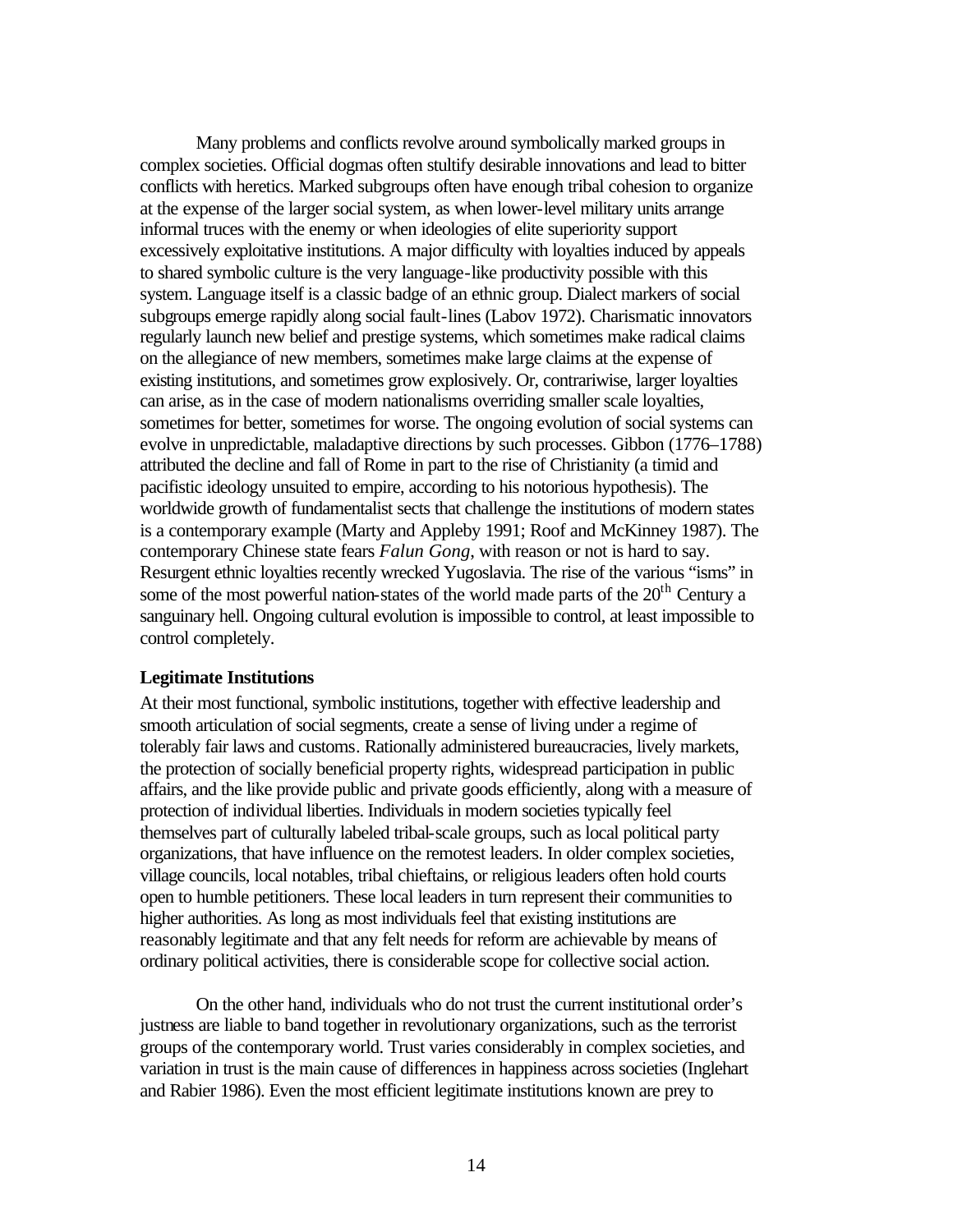manipulation by small-scale organizations and cabals, the so-called special interests of modern democracies.

### **A test**

Elsewhere we have used the differential performance of armies in WWII as a specific test of the work-around hypothesis (Richerson and Boyd 1999). We chose military organizations as a test because the extreme demands for personal sacrifice expected of modern soldiers in wartime exaggerates the conflict between individual interest (and loyalty to kin) and altruistic motivations to act on behalf the larger society. In summary, the more successful institutions of complex societies go quite far toward simulating the social institutions of simple societies. The German Army in WWII outperformed Allied armies (on a man-for-man basis, controlling for the advantage of Russians in numbers and the Western Allies' superior supply system and control of the air). 100 Germans could accomplish the same tasks that would require about 120 British or American troops or 200 Russians. This superiority, military analysts believe, came from the Germans' meticulous concern for the social-psychological needs of soldiers. German divisions were recruited on a territorial basis so that recruits shared their dialect and other symbols of regional identity. Thus care was taken to furnish soldiers with a tribal identity via identification with their regiments and divisions. Interestingly, although at least some soldiers were motivated by Hitler's bent ideological mission to "save" Europe from the Jews and Bolsheviks, the army put little trust in the sustaining power of such sentiments and took care create strong loyalties to divisions and regiments of a truly tribal scale. German training emphasized building solidarity with comrades, so personal bonds of loyalty were exploited. Unlike the American Army, those who trained together fought together. German face-to-face leaders were expected to minimize social distance from their men and to look out for their welfare at every turn. They gave orders in the form of objectives to be met, leaving the means of meeting them up to individuals. Physical coercion by leaders was common only in the Russian army. The German army placed its best leaders in the front lines, whereas the American managerial approach demanded much talent in rear areas to organize the flow of supplies. German officers and noncoms were thus more like the informal natural leaders of hunting and gathering societies than was the case in Allied armies. In several relatively small but symbolic ways the German army expressed its concern for the welfare of individuals. Medals were awarded promptly for real combat accomplishments, an efficient field postal system kept soldiers in touch with their families, and hardship leaves were frequently granted, for example to help ones family if they were bombed. By making individual soldiers feel well cared for as individuals and as participants in a tribal enterprise, the German army sustained their morale and exemplary performance even under the horrifying conditions of the Eastern Front.

## **THE ORIGINS OF AGRICULTURE EXPERIMENT**

Several independent trajectories of subsistence intensification, often leading to agriculture, began during the Holocene (Richerson et al. 2001). By intensification we mean a cycle of innovations in subsistence efficiency per unit of land leading to population growth that in turn leads to denser settlement per unit area of land. No plantrich intensifications are known from the Pleistocene. Subsistence in the Pleistocene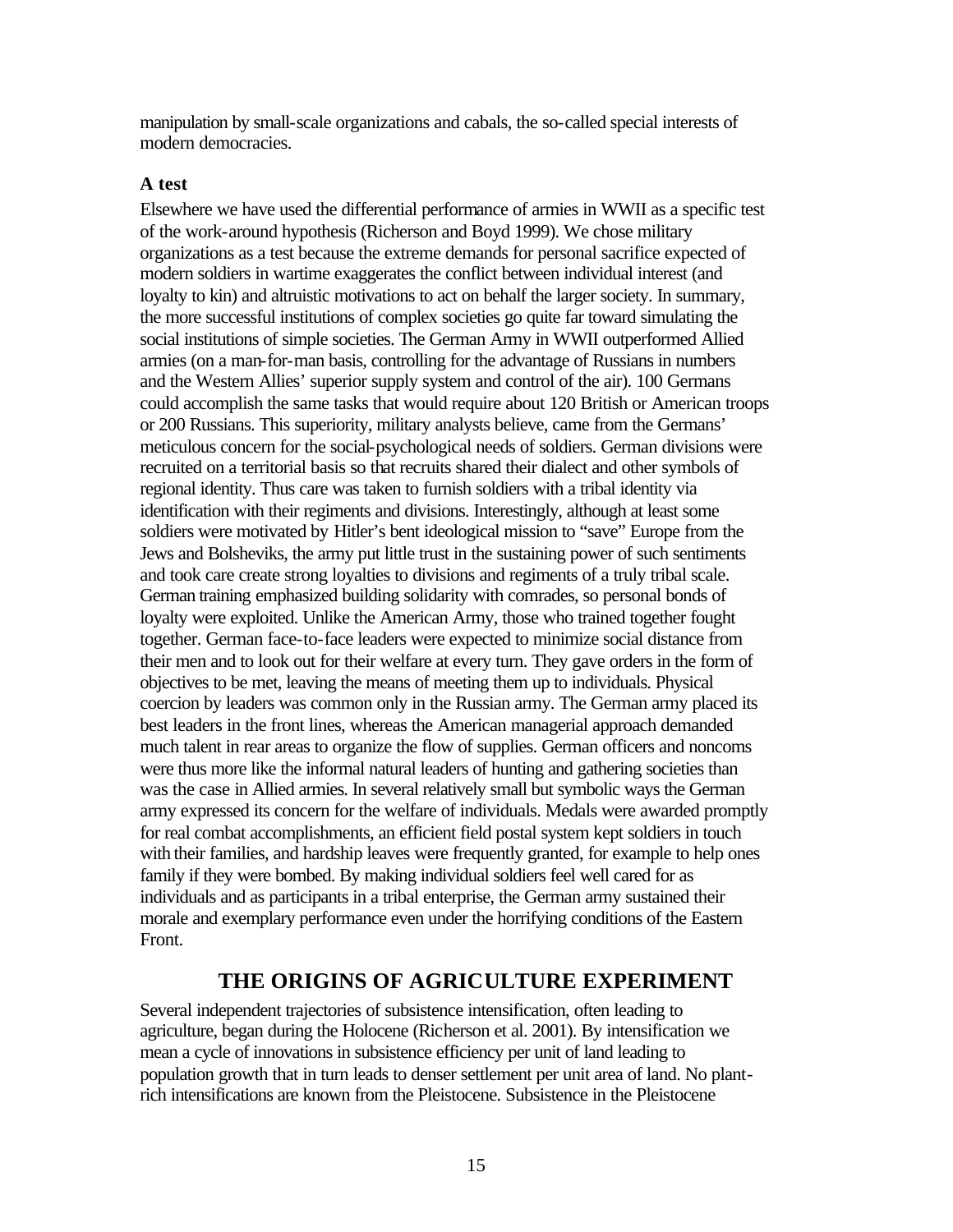seems to have depended substantially on relatively high-quality animal and plant resources that held human populations to modest densities. Recent data from ice core climate proxies show that the last glacial climates were extremely hostile to agriculture—  $\text{dry}, \text{low in atmospheric CO}_2$ , and extremely variable on quite short time scales (Broecker 1995; Bradley 1999). We believe that these data suggest that agriculture was impossible under last-glacial conditions. Human populations appear to have been biologically quite modern in behavior in most respects from Upper Paleolithic times forward (40-50 kyr B.P, Klein 1999). Population growth is a rapid process on time scales shorter than a millennium. Cultural evolution is a rapid process on time scales of ten millennia. If agriculture had been possible in the Pleistocene, it should have appeared before the Pleistocene-Holocene transition. The quite abrupt final amelioration of the climate at the onset of the Holocene 11,500 yr B.P. was followed immediately by the beginnings of plant intensive resource use strategies in some areas, although the turn to plants was much later elsewhere. Almost all trajectories of subsistence intensification in the Holocene are progressive and eventually agriculture became the dominant strategy in all but the most marginal environments. The Polynesian expansion of the last 1,500 years and the European expansion of the last 500 years pioneered agriculture in the Pacific Islands, Australia and large parts of Western North America, the last substantial areas of the earth's surface favorable to it.

#### **Two distinctive regimes for institutional evolution**

Thus, evolution of human subsistence systems during the career of anatomically modern humans seems to divide quite neatly into two regimes, a Pleistocene regime of hunting and gathering subsistence and low population density, and a Holocene regime of increasingly agricultural subsistence and relatively high and rising population densities.

The dispersed resources and low mean density of populations in the Pleistocene meant that relatively few people could be aggregated together at any one time and place. The lack of domestic livestock meant that movement of goods on land would be limited to what humans could carry. No evidence of extensive use of boats to transport goods appears in the archaeological record of the late Pleistocene although some significant water crossings were necessary for people to reach Australia. Low density, logistically limited human populations have small (but far from negligible as we saw above) scope for exploiting returns to scale in cooperation, coordination and division of labor and their institutions remain comparatively simple.

Intensified subsistence and higher population densities multiply the number of people and volume of commodities that societies can mobilize for economic and political purposes. Expanded exchange allows societies to exploit an expanded division of labor. Larger armies are possible to deal with external threats or to coerce neighbors. Expanding the number of people sharing a common language and customs will accelerate the spread of useful ideas. *Given appropriate institutions*, the denser societies made possible by agriculture can realize considerable returns to better exploitation of the potential of cooperation, coordination, and the division of labor. Corning (1983) elaborates the advantage of large scale and greater complexity of social organization along these lines under his synergism hypothesis. Thus, in the Holocene, the origins of agriculture and its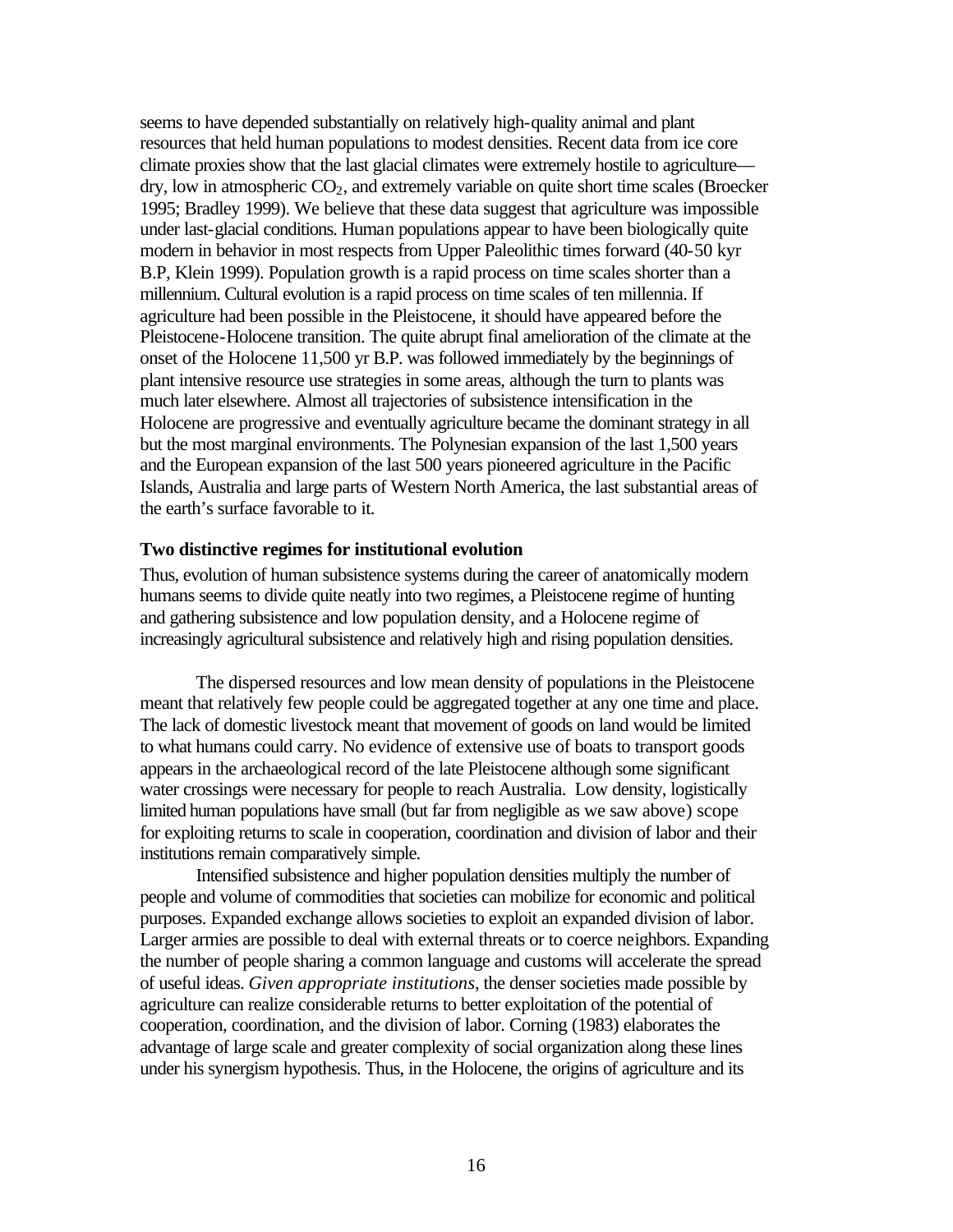rising productivity over succeeding millennia at least permit the evolution of more complex societies.

### **A competitive ratchet**

Intra- and inter-society competition put a sharp point on the potential for more complex societies. Holding the sophistication of institutions constant, marginal increases in subsistence productivity per unit land will lead to denser or richer populations that can out-compete societies with less intensive subsistence systems. Holding subsistence productivity constant, societies with marginally more sophisticated social organization will also out-compete rivals. Within groups, contending political interests with innovations that promise greater rewards for altered social organization can use either selfish or patriotic appeals to advance their cause. Successful reformers may entrench themselves in power for a considerable period. Malthusian growth will tend to convert increases in subsistence efficiency and security against depredations to greater population density, making losses of more complex institutions painful and further advance rewarding. Richerson et al. (2001) show that the rate limiting process for intensification trajectories must almost always be the rate of innovation of subsistence technology or subsistence related social organization. At the observed rates of innovation, observed rates of population growth will always be rapid enough to sustain a high level of population pressure favoring further subsistence and social-organization innovations. Competition may be economic, political/military, or for the hearts and minds of people. Typically all three forms will operate simultaneously. In the Holocene, agriculture and complex social organization are, in the long run, compulsory. Thus, from the  $16<sup>th</sup>$  through the 19<sup>th</sup> Centuries, European populations settled many parts of the world and overwhelmed native populations with less efficient subsistence and less complex social organization. In regions such as Asia where disparities of subsistence and social organization with West were less striking, societies like China, Japan and India retained or reclaimed their political independence at the cost of humiliating exposure to Western power and of borrowing many technical and social-organizational techniques from the West.

The tendency of population to grow rapidly and for knowledge of advanced techniques to be retained somewhere act as pawls on the competitive ratchet. Even during the European Dark Ages, when the pawls slipped several cogs on the ratchet, the slide backward was halted and eventually reversed in a few hundred years.

## **Replications of the experiment**

Agricultural subsistence evolved independently at least seven times in the Holocene and many more societies have acquired at least some key agricultural innovations by subsistence (Richerson et al. 2001). Although none of these origins are earlier than the early Holocene, many are much later. The trajectory of institutional evolution is similar. To take one benchmark, the origin of the state level of political organization began in Mesopotamia around 5,500 B.P., but most are later, some much later (Service 1975, Feinman and Marcus 1998). For example the Polynesian polities of Hawaii and Tonga-Samoa became complex chiefdoms on the cusp of the transition to states just before European contact (Kirch 1984). Pristine states evolved independently, perhaps ten or so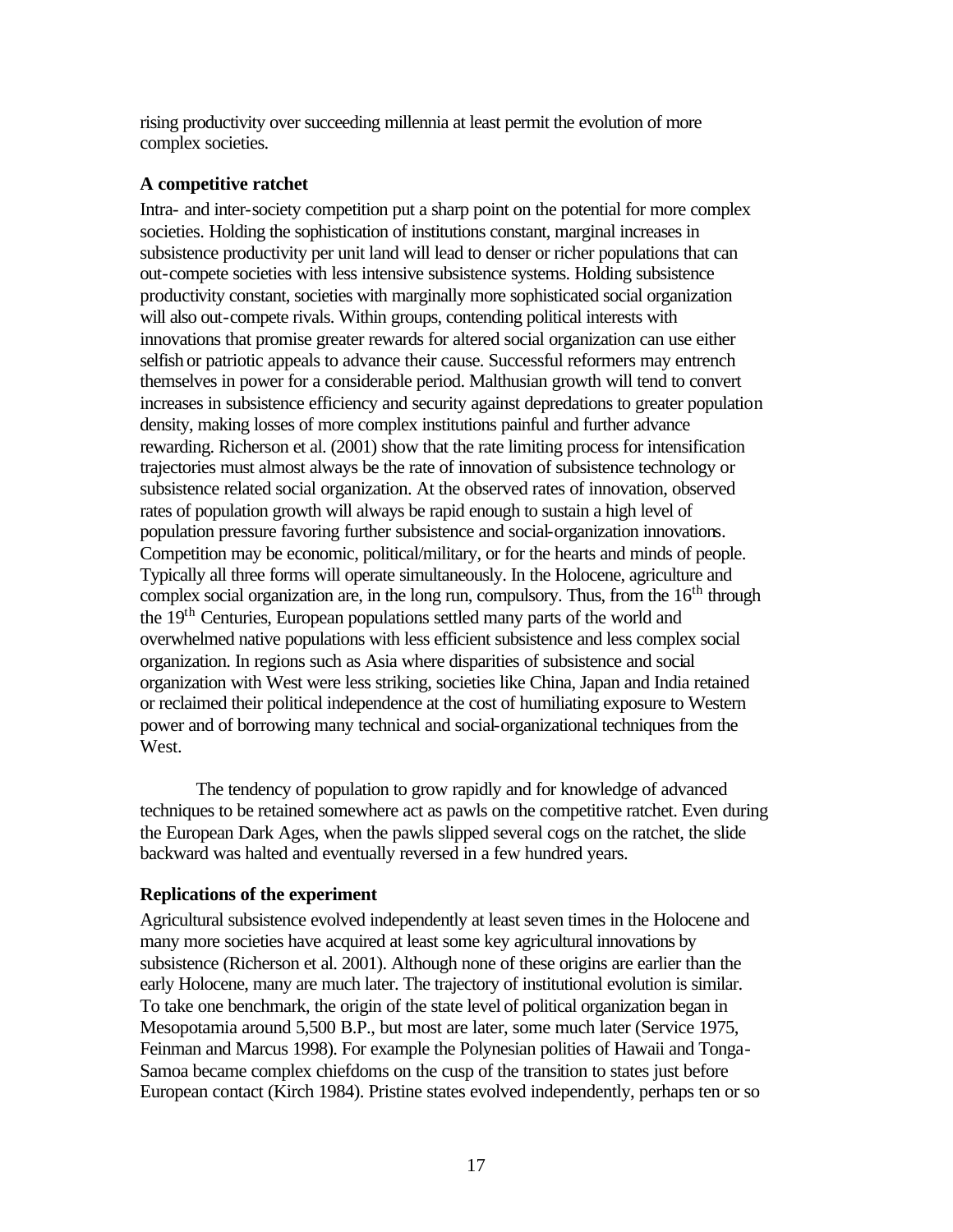times, in several parts of the world and traditions of statecraft in various areas of the world evolved in substantial isolation for significant periods.

If our basic hypothesis is correct, the climate shift at the Pleistocene-Holocene transition removed a tight constraint on the evolution of human subsistence systems and hence on the institutional evolution. On the evidence of the competitive success of modern industrial societies, subsistence evolution has yet to exhaust the potential for more efficient subsistence inherent in agricultural production and ongoing increases in the complexity of social institutions suggests that institutional evolution is still discovering more synergistic potential in human cooperation, coordination and division of labor. The out-of-equilibrium progressive trend in human evolution over the last 11 millennia means that we can achieve a certain conceptual and probably empirical simplification of the problem of the evolution of institutions in the Holocene. We can assume a strong, worldwide tendency, driven by the competitive ratchet, toward societies at least as complex as current industrial societies. We can assume that changes in climate and similar non-social environmental factors play a small role in the Holocene. Granted these assumptions, we are left with three questions about subsistence and institutional evolution. (1) Why are rates of change so rapid in some areas (Western Eurasia) and slow in others (Western North America)? The competitive ratchet seems to have been routinely cranked faster in some places than others. What are the factors that limit the rate of cultural evolution in some cases relative to others? We shall argue that several processes can retard the rate of cultural evolution sufficiently to account for the observed rates of change. (2) How do we explain the multi-linear pattern of the evolution of institutional complexity? Although an upward trend of complexity characterizes most Holocene cultural traditions, the details of the trajectory vary considerably from case to case. The operation of the ratchet is very far from pulling all evolving social systems through the same stages; only relatively loose parallels exist between the cases. (3) Why does the ratchet sometimes slip some cogs? In no particular cultural tradition is progress even and steady. Episodes of temporary stagnation and regression are commonplace.

# **WHAT REGULATES THE TEMPO AND MODE OF INSTITUTIONAL EVOLUTION?**

The overall pattern of subsistence intensification and increase in social complexity is clearly consistent with the hypothesis that agriculture, and hence complex social institutions, were impossible in the Pleistocene but eventually mandatory in the Holocene, but the real test is whether or not we can give a satisfactory account of the variation in the rate and sequence of cultural evolution. Work on this project is in its infancy, and what follows is only a brief sketch of the issues involved.

## **Geography May Play a Big Role**

Diamond (1997) argues that Eurasia has had the fastest rates of cultural evolution in the Holocene because of its size and to a lesser extent its orientation. Plausibly, the number of innovations that occur in a population increases with total population size and the flow of ideas between sub-populations. Since we know that the original centers of cultural innovation were relatively small compared to the areas to which they later spread, most societies acquired most complex cultural forms by diffusion. Societies isolated by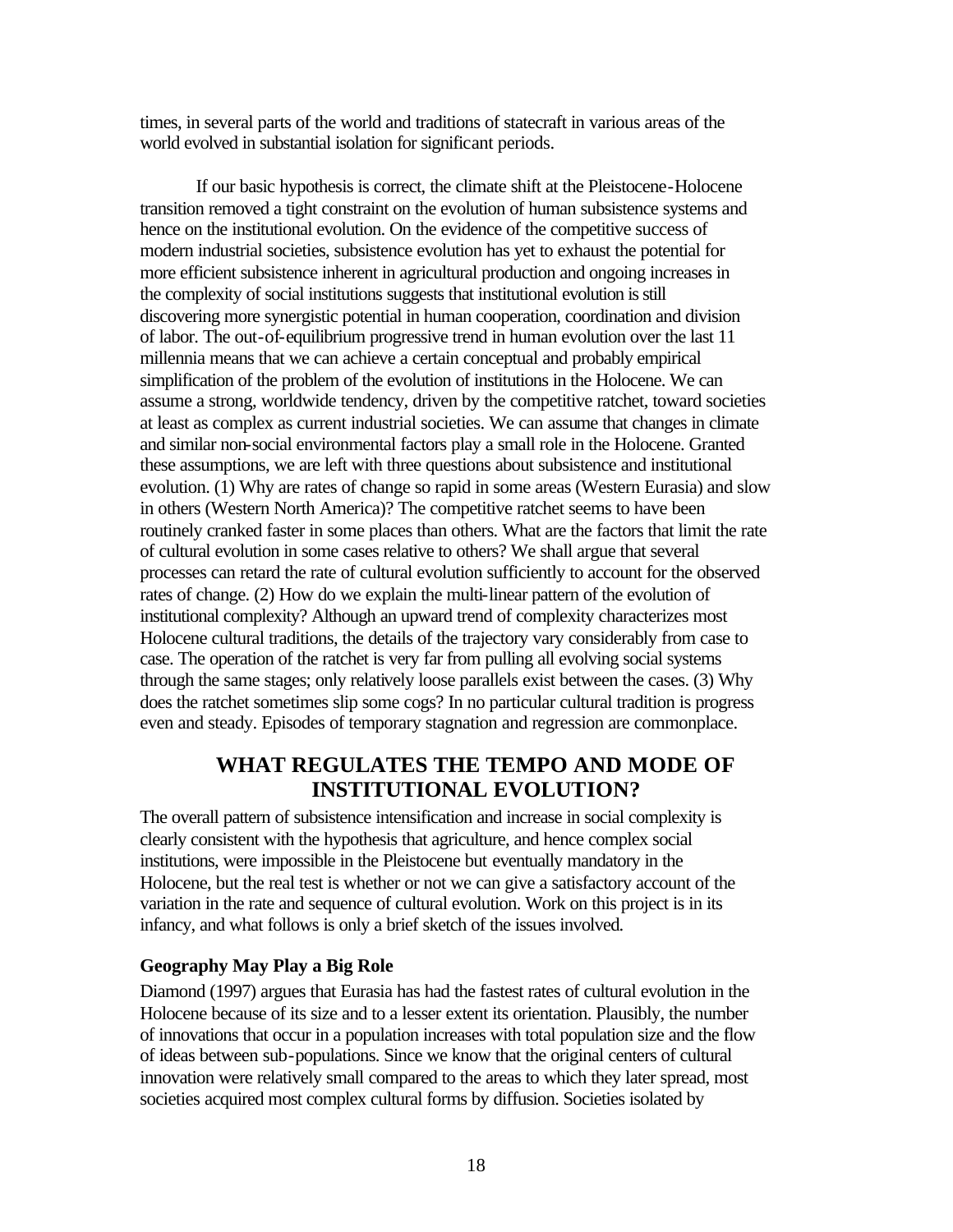geography will have few opportunities to acquire innovations from other societies. Contact of isolated areas with the larger world can have big impacts. The most isolated agricultural region in the world, Highland New Guinea, underwent an economic and social revolution in the last few centuries with the advent of American sweet potatoes, a crop that thrives in the cooler highlands above the malaria belt of lowland New Guinea (Wiessner and Tumu 1998). The Americas, though quite respectable in size, are oriented with their major axis north-south. Consequently innovations have to mainly spread across lines of latitude from the homeland environment to quite different ones, unlike Eurasia where huge east-west expanses exist in each latitude belt. The pace of institutional change in Eurasian societies mirrors this region's early development of agriculture and the more rapid rate of subsistence intensification.

## **Climate Change May Play a Small Role***.*

The Holocene climate is only invariant relative to the high frequency, high amplitude oscillations of the last glacial (Lamb 1977). For example, seasonality (difference between summer and winter insolation) was at a maximum near the beginning of the Holocene and has fallen since. The so-called "Climatic Optimum," a broad period of warmer temperatures during the middle Holocene, caused a wetter Sahara, and the expansion of early pastoralism into what is now forbidding desert. The late medieval onset of the Little Ice Age caused the extinction of the Greenland Norse colony (Kleivan 1984). Agriculture at marginal altitudes in places like the Andes seems to respond to Holocene climatic fluctuation (Kent 1987). The fluctuating success of state-level political systems in the cool, arid, Lake Titicaca region is plausibly caused by wetter episodes permitting economies that support states, while they collapse or fade during arid periods. While the effect of Holocene climate fluctuations on regional sequences must always be kept in mind, the dominance of the underlying monotonic tendency to increase subsistence intensification and evolve more complex institutions seems likely to be driven by other processes.

## **Coevolutionary Processes Probably Play a Big Role**

The full exploitation of a revolutionary new subsistence system like agriculture requires the evolution of domesticated strains of plants and animals. Human social institutions must undergo a revolution to cope with the increased population densities that follow from agricultural production. Human biology changes to cope with the novel dietary requirements of agricultural subsistence.

*Agriculture requires pre-adapted plants and animals.* In each center of domestication, people domesticated only a handful of the wild plants that they formerly collected, and of this handful even fewer are widely adopted outside those centers. The same is true for domesticated livestock. Zohary and Hopf (1989) have listed some of the desirable features in plant domesticates. California has so many climatic, topographic, and ecological parallels with the precocious Fertile Crescent that its very tardy development of plant-intensive subsistence systems is a considerable puzzle. Diamond (1997), drawing on the work of Blumler (1992), notes that the Near Eastern region has a flora that is unusually rich in large-seeded grasses. California, by contrast, lacked large seeded grasses, having not a single species that passed Blumler's criterion. Aside from obvious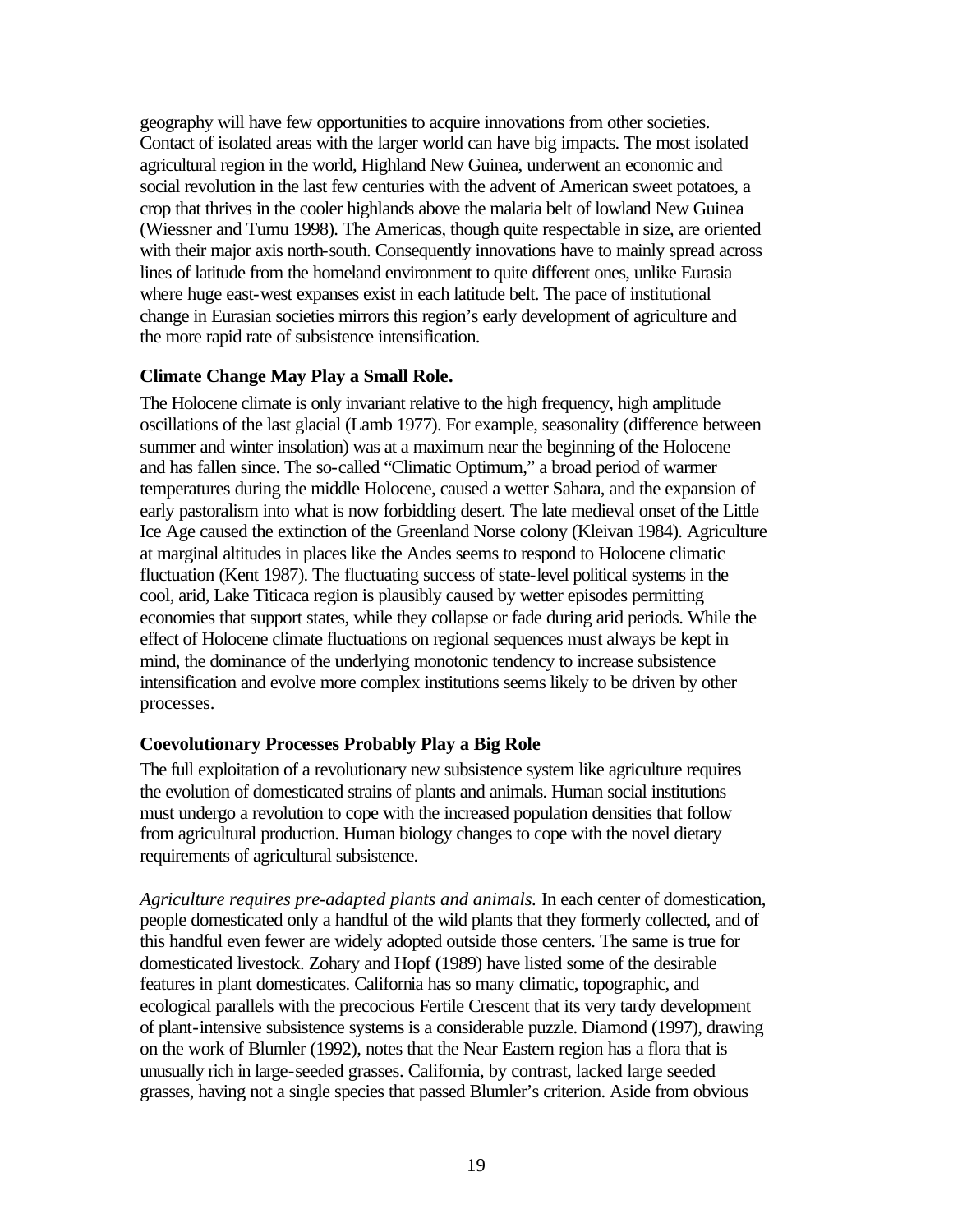things like large seed size, most Near Eastern domesticates had high rates of selffertilization. This means that farmers can select desirable varieties and propagate them with little danger of gene flow from other varieties or from weedy relatives. Maize, by contrast, outcrosses at high rates. Perhaps the later and slower evolution of maize compared to Near Eastern domesticates is due to the difficulty of generating responses to selection in the face of gene flow from unselected populations (Diamond, 1997: 137). Smith (1995) discusses the many constraints on potential animal domesticates.

Even in the most favorable cases, the evolution of new domesticates is not an instantaneous process. Blumler and Byrne (1991) identify the rate of evolution of domesticated characters like non-dehiscence as one of the major unsolved problems archaeobotany. Coevolution theorists like Rindos (1984) imagine a long drawn out period of modification leading up to the first cultivation, whereas Blumler and Byrne conclude that the rate of evolution of domesticates *may* be rapid, while stressing the uncertainties deriving from our poor understanding of the genetics and population genetics of domestication. Hillman and Davies' (1990) simulations indicate that the evolution of a tough rachis (the primary archaeological criterion of domestication) in inbreeding plants like the wheats and barley could easily be so rapid as to be archaeologically invisible, as, indeed, it so far is. Their calculations also suggest that outcrossed plants, such as maize, will respond to cultivator selection pressures on the much longer time scales that Rindos and Diamond envision.

*Humans have to adapt biologically to agricultural environments.* While the transition from hunting and gathering to agriculture resulted in no genetic revolution in humans, a number of modest new biological adaptations were likely involved in becoming farmers. The best-documented case is the evolution of adult lactose absorption in human populations with long histories of dairying (Durham, 1991). To some extent the relatively slow rate of human biological adaptation may act as a drag on the rate of cultural innovations leading to subsistence intensification and on institutional advances.

*Diseases limit population expansions, protect inter-regional diversity.* McNeill (1979) and Crosby (1986) draw our attention to the coevolution of people and diseases. The increases in population density that resulted from the intensification of subsistence invited the evolution of epidemic diseases that could not spread at lower population densities. One result of this process is possibly to slow population growth to limits imposed by the evolution of cultural or genetic adaptations to diseases. For example, a suite of hemoglobins have arisen in different parts of the world that confer partial protection against malarial parasitism and these adaptations may have arisen only with the increases in human population densities associated with agriculture (Cavalli-Sforza, et al. 1994). Cavalli-Sforza et al. estimate that it would take about 2,000 years for a new mutant hemoglobin variant to reach equilibrium in a population of 50,000 or so individuals (see also Gifford-Gonzales 2000). Serious epidemics also have direct impacts upon social institutions when they carry away large numbers of occupants of crucial roles at the height of their powers. In such epidemics significant losses of institutional expertise could occur, directly setting back progressive evolution. Regional suites of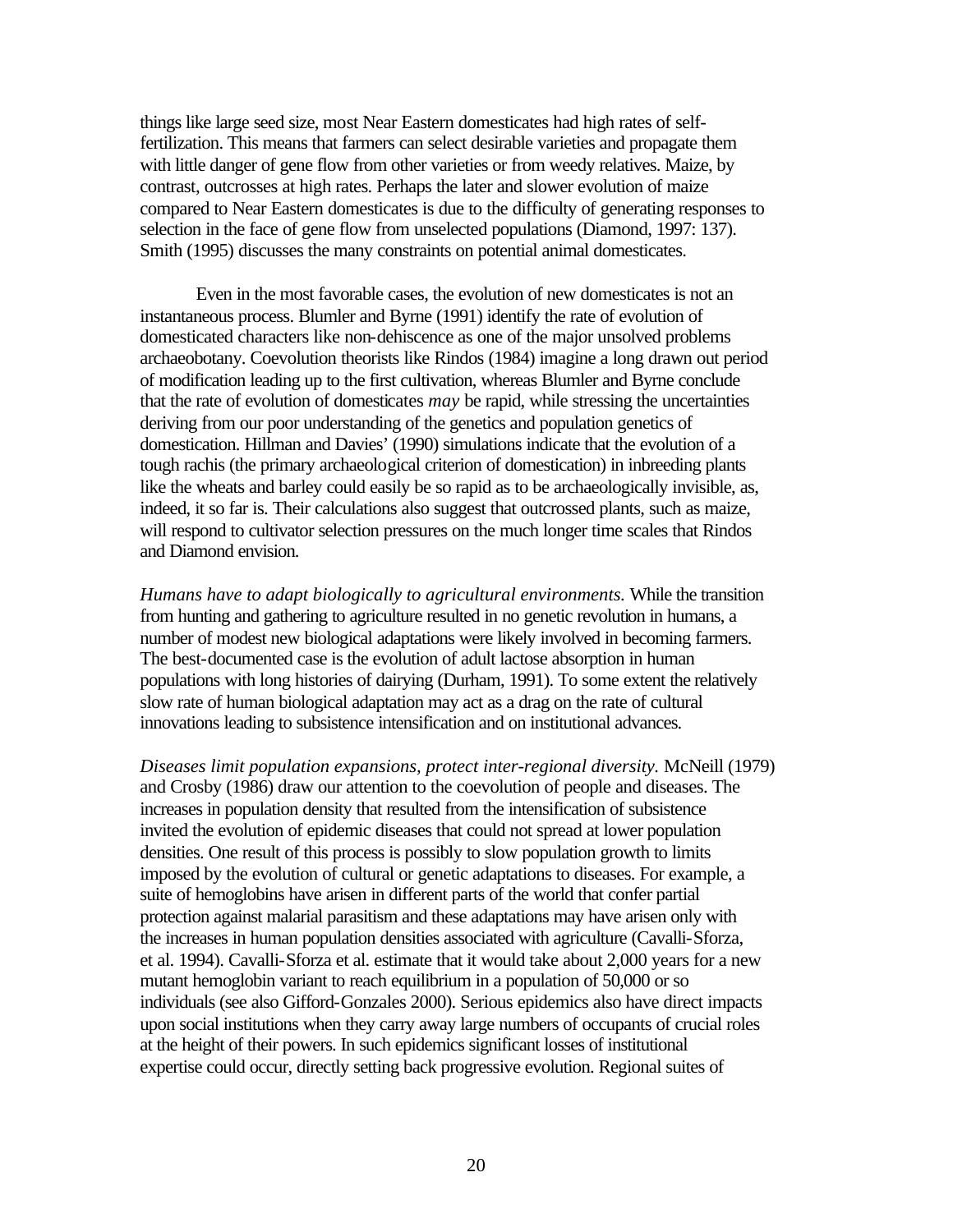diseases handicap immigrants and travelers, thus tending to isolate societies from the full effects of cultural diffusion.

### **Cultural evolutionary processes play a decisive role**

The processes of cultural evolution may generally be more rapid than biological evolution, but cultural change often takes appreciable time. We (Boyd and Richerson 1985) view cultural evolution as a Darwinian process of descent with modification. Evidence about characteristic rates of modification is important for understanding the relative importance of various processes in cultural evolution. In one limit, the conservative, blind, transmission of cultural variants from parents to offspring, the main adaptive force on cultural variants would be natural selection, and rates of cultural evolution would approximate those of genes. At the other extreme, humans may pick and chose among any of the cultural variants available in the community and may use cognitive strategies to generate novel behaviors directly in light of environmental contingencies (Borgerhoff Mulder et al. 1997). In the limit of economist's omniscient rational actors, evolutionary adjustments are modeled as if they are instantaneous. We believe that for many cultural traits human decisions have relatively weak effects in the short run and at the individual level, although they can be powerful when integrated over many people and appreciable spans of time. Archaeological and historical data on the rates of change in different domains of culture will be some of the most important evidence to muster to understand the tempo and mode of cultural evolution. Much work remains to be done before we understand the regulation of rates of cultural evolution, but some preliminary speculation is possible.

*New technological complexes evolve with difficulty.* One problem that will tend to slow the rate of cultural (and organic) evolution is the sheer complexity of adaptive design problems. As engineers have discovered when studying the design of complex functional systems, discovering optimal designs is quite difficult. Blind search algorithms often get stuck on local optima, of which complex design problems often have very many. Piecemeal improvements at the margin are not guaranteed to find globally optimal adaptations by myopic search. Yet, myopic searches are what Darwinian processes do (Boyd and Richerson 1992b). Even modern engineering approaches to design, for all their sophistication, are more limited by myopic cut and try than engineers would like.

Parallel problems are probably rife in human subsistence systems. The shift to plant-rich diets is complicated because plant foods are typically deficient in essential amino acids, and vitamins, have toxic compounds to protect them from herbivore attack, and are labor intensive to prepare. Finding a mix of plant and animal foods that provides adequate diet at a feasible labor cost is not a trivial problem. For example, New World farmers eventually discovered that boiling maize in wood ashes improved its nutritional value. The hot alkaline solution breaks down an otherwise indigestible seed coat protein that contains some lysine, an amino acid that is low in maize relative to human requirements (Katz, et al. 1974). Hominy and *masa harina*, the corn flour used to make tortillas, are forms of alkali treated maize. The value of this practice could not have been obvious to its inventors or later adopters, yet most American populations that made heavy use of maize employed it. The dates of origin and spread of alkali cooking are not known.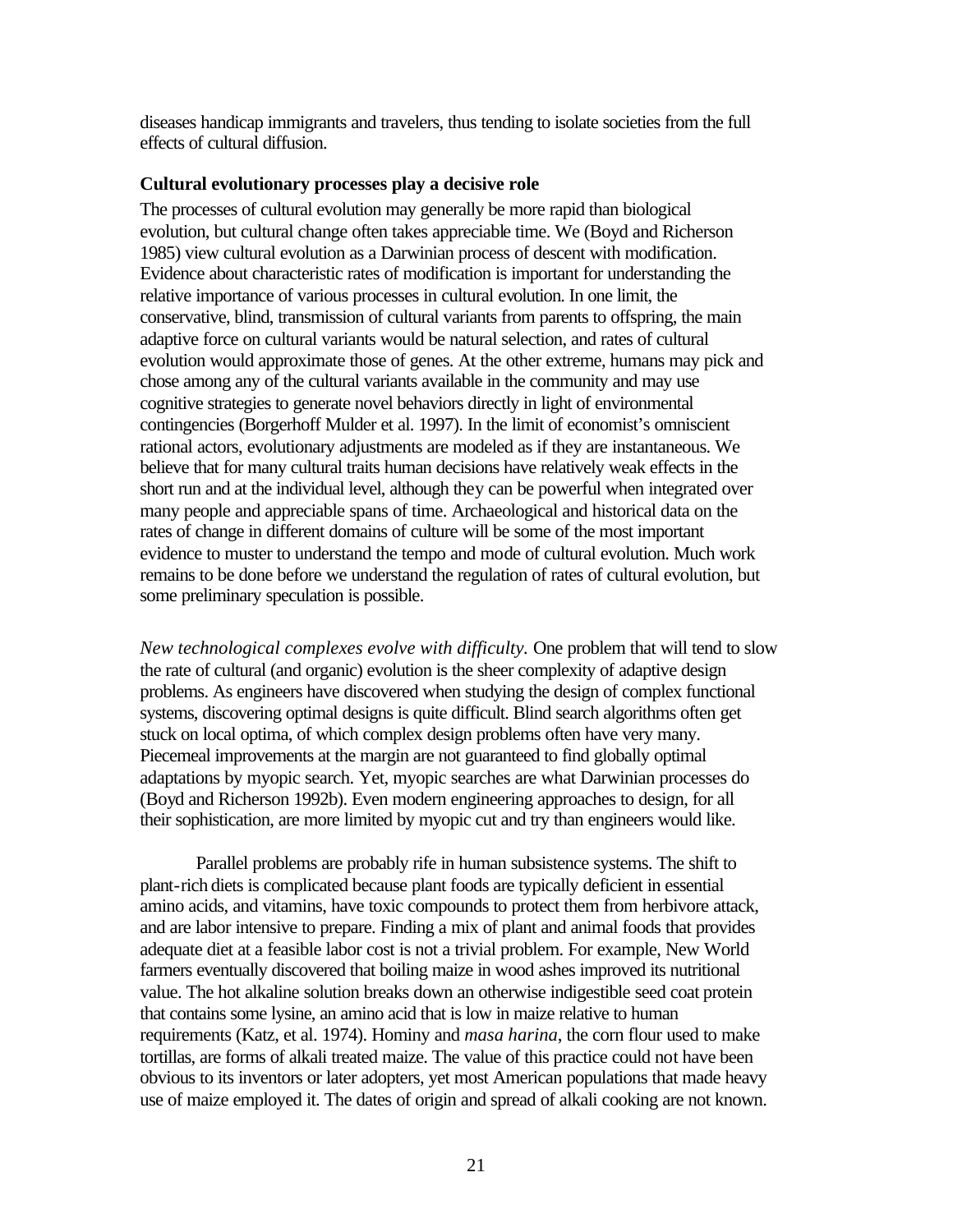It has not been reinvented in Africa even though many African populations have used maize as a staple for centuries.

*New social institutions evolve with difficulty.* An excellent case can be made that the rate of institutional innovation is more often limiting than the rate of innovation of technology. As anthropologists and sociologists such as Julian Steward (1955) have long emphasized, human economies are social economies. Even in the simplest human societies, hunting and gathering is never a solitary occupation. At the minimum, such societies have division of labor between men and women. Hunting is typically a cooperative venture. The unpredictable nature of hunting returns typically favors risk sharing at the level of bands composed of a few cooperating families because most hunters are successful only every week or so (Winterhalder 1986). Portions of kills are distributed widely, sometimes exactly equally, among band members.

The deployment of new technology requires changes in social institutions to make best use of innovations, often at the expense of entrenched interests, as Marx argued. The increasing scale of social institutions associated with rising population densities during the Holocene have dramatically reshaped human social life. Richerson and Boyd (1998, 1999) discuss the complex problems involved in evolutionary trajectory from small-scale, egalitarian societies to large-scale complex societies with stratification and hierarchical political systems. For example, even the first steps of intensification required significant social changes. Gathering is generally the province of women and hunting of men. Male prestige systems are often based on hunting success. A shift to plant resources requires scheduling activities around women's work rather than men's pursuit of prestige. Using more plants will conflict with men's preferences as driven by a desire for hunting success; it will require a certain degree of women's liberation to intensify subsistence. Since men generally dominate women in group decision-making ("egalitarian" small scale societies seldom grant women equal political rights), male chauvinism will tend to limit intensification. Bettinger and Baumhoff (1982) argue that the spread of Numic speakers across the Great Basin a few hundred years ago was the result of the development of a plant-intensive subsistence system in the Owens Valley. Apparently, the groups that specialized in the hunt would not or could not shift to the more productive economy to defend themselves, perhaps because males clung to the outmoded, plant poor, subsistence. Winterhalder and Goland (1997) use optimal foraging analysis to argue that the shift from foraging to agriculture would have required a substantial shift in risk management institutions, from minimizing risk by intraband and interband sharing to reducing risk by field dispersal by individual families. Some ethnographically known Eastern Woodland societies that mixed farming and hunting, for example the Huron, seemed not to have made this transition and to have suffered frequent catastrophic food shortages.

Institutional evolution no doubt involves complex design problems. For example, Blanton (1998) describes some of the alternative sources of power in archaic states. He notes that archaic states differ widely in time and space as their evolution wanders about in a large space of alternative social institutions.. Thus, the Classical Greek system of small egalitarian city-states with wide participation in governance was a far different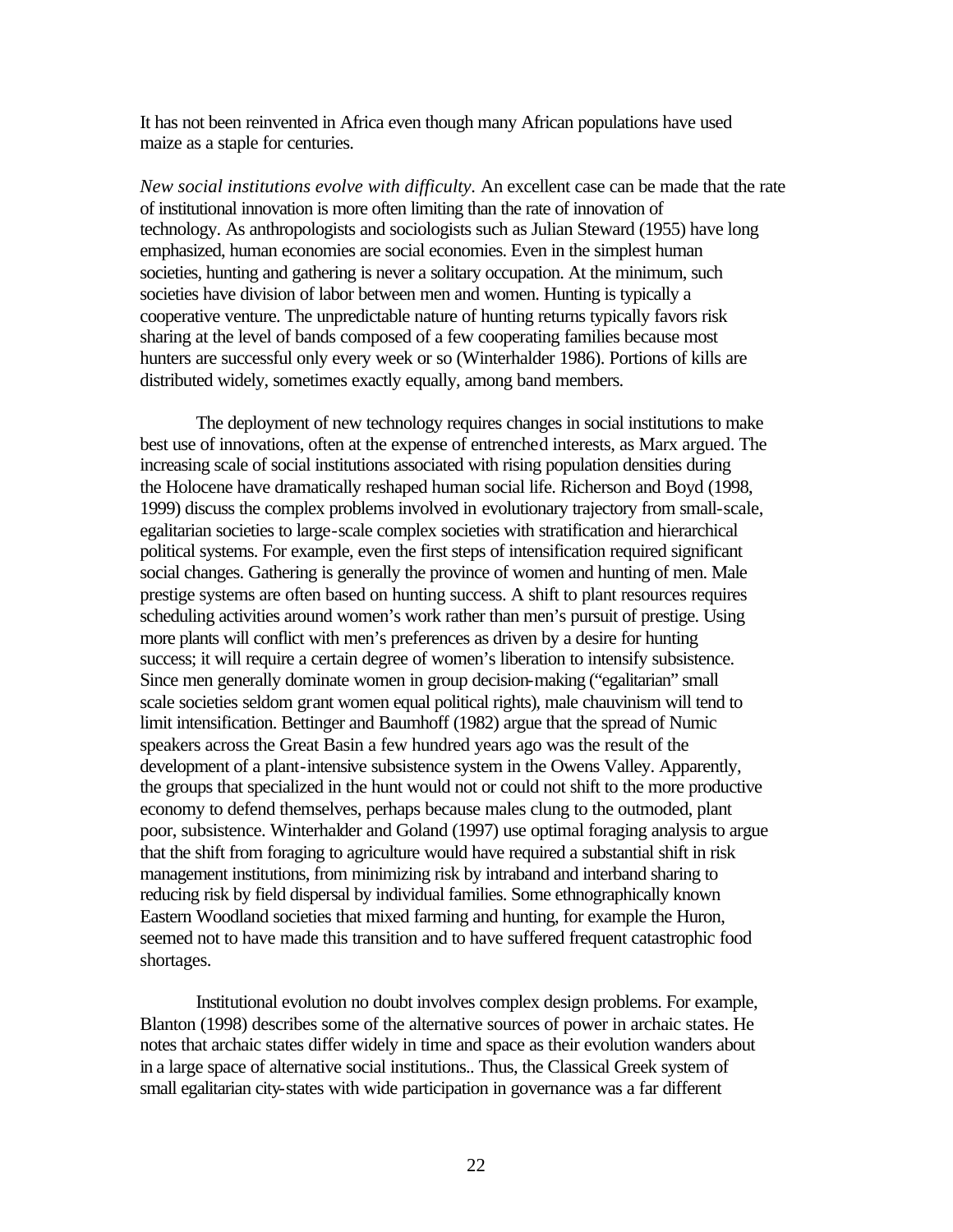system from those like Egypt with divine royal leaders from near its inception as a state or the bureaucracies that were common in Western Asia. Philip, Alexander, and their successors substantially rebuilt the Greek state along Western Asian lines in order to conquer and administer empires in Asia. Much of the medium-term change in archaic and classical state institutions seems to involve wandering about in a large design space without discovering any decisively superior new institutional arrangements (Marcus 1998; Feinman 1998).

The spread of complex social institutions by diffusion is arguably more difficult than the diffusion of technological innovations. Social institutions violate four of the conditions that tend to facilitate diffusion (Rogers 1983). Foreign social institutions are often (i) not compatible with existing institutions, (ii) complex, (iii) difficult to observe, and (iv) difficult to try out on a small scale.

Thus the evolution of social institutions rather than technology will tend to be the rate limiting step of the intensification process. For example, North and Thomas (1973) argue that new and better systems of property rights set off the modern industrial revolution rather than the easier task of technical invention itself. A major revolution in property rights is likely also necessary for intensive hunting and gathering and agriculture to occur (Bettinger 1999). Slow diffusion also means that historical differences in social organization can be quite persistent, even thought one form of organization is inferior. As a result, the comparative history of the social institutions of intensifying societies exhibits many examples of societies getting a persistent competitive advantage over others in one dimension or another because they possess an institutional innovation that their competitors do not acquire. For example, the Chinese merit-based bureaucratic system of government was established at the expense of the landed aristocracy, beginning in the Han dynasty (2,200 B.P.) and completed in the Tang (1,400 B.P.) (Fairbank 1992). This system has become widespread only in the modern era and is still quite imperfectly operated in many societies.

To the extent that games of coordination are important in social organization, changes from one coordination solution to another may by greatly inhibited. Games of coordination are those, like which side of the road to drive on, for which it matters a lot that everyone agree on a single solution and less on which solution is chosen (Sugden 1986). Notoriously, armies with divided command are defeated. A poor general's plan formulated promptly and obeyed without question by all is usually superior to two good generals' plans needing long negotiations to reconcile or leaving subordinates with choices of whose plan to follow. We care less whether gold, silver, or paper money are legal tender than we care that we have a single standard. Many if not most social institutions probably have strong elements of coordination. Take marriage rules. Some societies allow successful men to marry multiple wives while others forbid the practice. One system may or may not be intrinsically better, but everyone is better off playing from one set of rules. Since the strategies appropriate for one possibility are quite different from the other, marriage partners would like agreement on the ground rules of marriage up front to save costly negotiation or worse later on. Hence many institutions are in the form of a socially policed norm or standard contract ("love, honor, cherish and obey until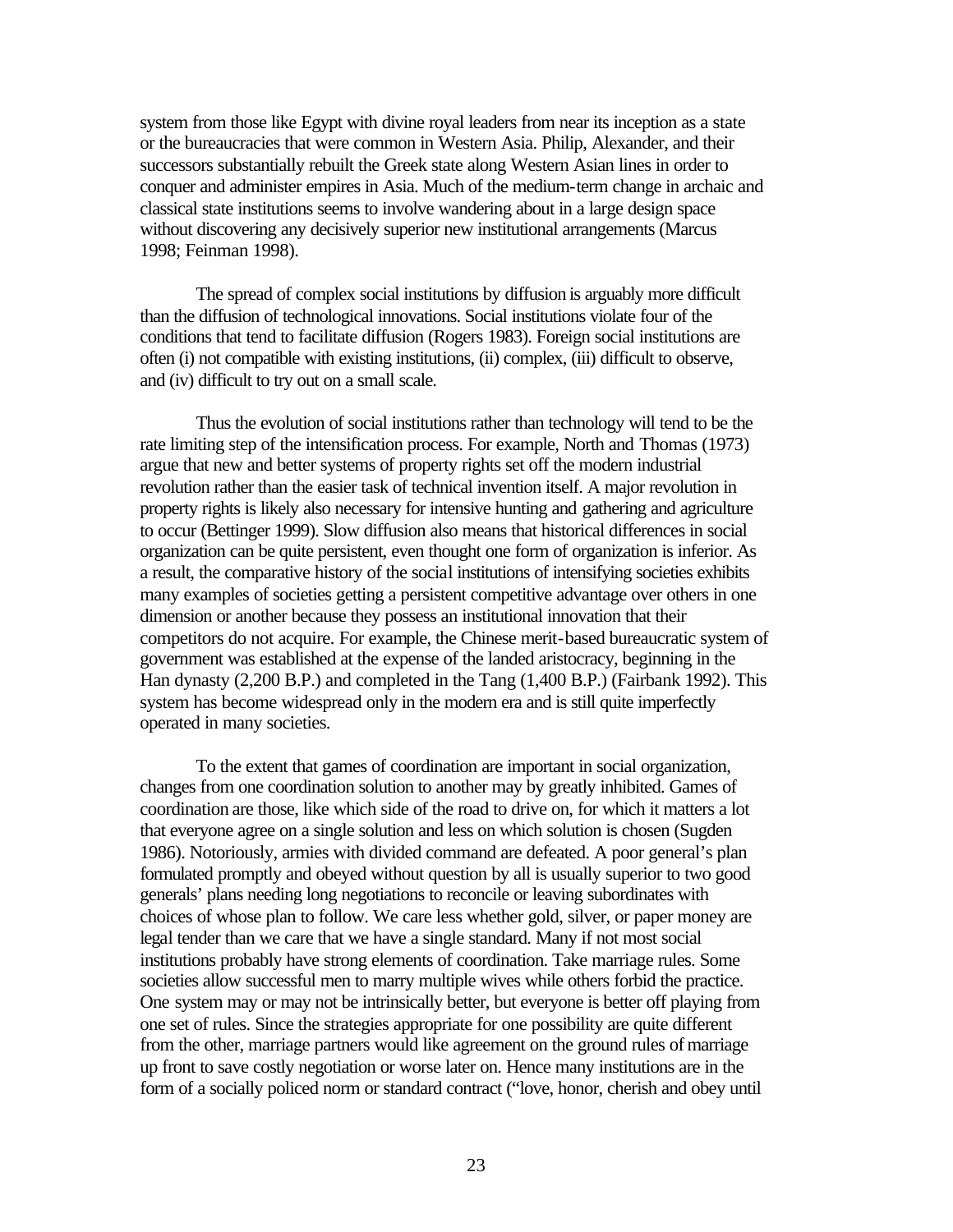death do us part") solving what seems like it ought to be a private coordination problem. However, except in pure cases, different coordination equilibria will also have different average payoffs and different distributions of payoffs than others. Even if most agree that a society can profitably shift from one simple pure coordination equilibrium to another (as when the Swedish switched from driving on the left to the right a couple of decades ago to conform to their neighbors' practices) the change is not simple to orchestrate. One of our universities voted recently not to switch from the quarter to the semester system despite a widespread recognition that a mistake was made 30 years ago when the quarter system was instituted. Large, uncertain costs that many semester-friendly faculty reckoned would attend such a switch caused them to vote no. Larger scale changes, such as the Russian transition from a soviet to capitalist economy, face huge problems that are plausibly the result of the need to renegotiate solutions to a large number of games of coordination as much as any other cause.

The design complexity, importance of coordination, slow evolution, limited diffusion, and difficulty of coordination shifts probably conspire to make the evolution of social institutions highly historically contingent. The multilinear pattern of evolution of social complexity could result from two causes. Societies might be evolving from diverse starting points toward a single common optimal state surrounded by a smooth "topography" which optimizing evolutionary processes are climbing toward the summit. Or, societies may be evolving up a complex topography with many local optima and many potential pathways toward higher peaks. In this case, even if societies start out at very similar initial points, they will tend to diverge with time. We believe that at least part of the historical contingency in cultural evolution is due to slow evolution on complex topographies (Boyd and Richerson 1992b).

*Ideology May Play a Role*. Nonutilitarian processes may strongly influence the evolution of fads, fashion, and belief systems. Such forces are susceptible to feedback and runaway dynamics that defy common sense (Boyd and Richerson 1985: Chap. 8). The links between belief systems and subsistence are nevertheless incontestably strong. To build a cathedral requires an economy that produces surpluses that can be devoted to grand gestures on the part of the faithful. The moral precepts inculcated by the clergy in the cathedral underpin the institutions that in turn regulate the economy. Arguably, ideological innovations often drive economic change. Recall Max Weber's classical argument about the role of Calvinism in the rise of capitalism.

*Complex social systems are vulnerable.* We suggest that the fragility of institutions derives from compromises and tradeoffs that are caused by conflicts between the functional demands of large scale organizations and the trajectory of small-scale cultural evolution often driven by psychological forces rooted in the ancient and tribal social instincts. The evolution of work-arounds seldom results in perfect adaptations. Resistance to the pull of the ratchet can increase sharply when external pressures such as competition from other societies, demographic catastrophes, or internal processes such as the evolution of a new religion put weak work-arounds in jeopardy. All complex societies may have weak work-arounds lurking among their institutions. As we noted above, each of the major types of institutional workarounds has defects that lead to intra-societal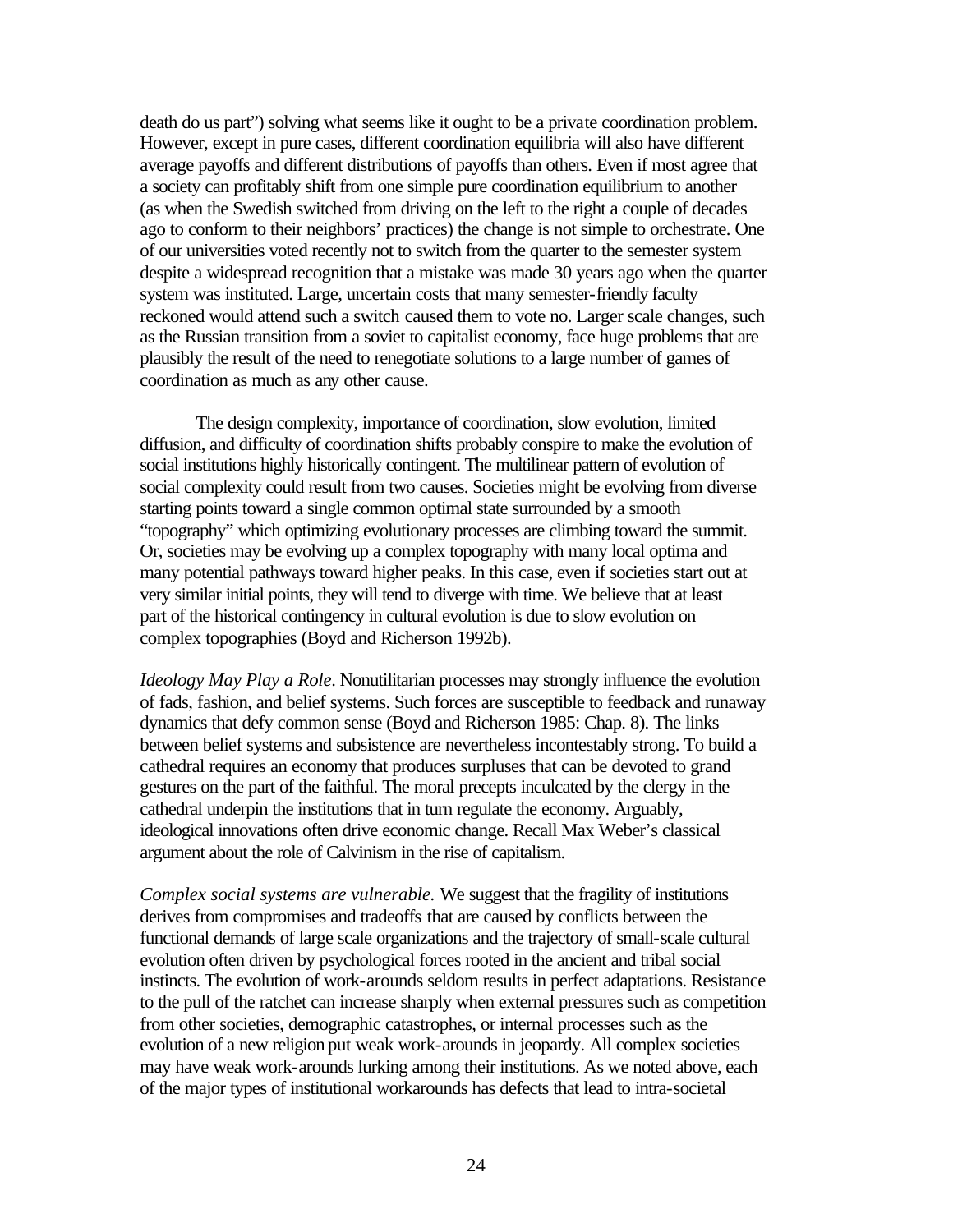conflict. Small-scale societies have appreciable crudities at least in part deriving from conflicts, both intra-psychic and political, between individual and kinship interests and the larger tribe (Edgerton 1992). If our argument is correct, larger scale societies do not eliminate these conflicts but add to them manifold opportunities for conflict between different elements of the larger system. Even the best of such systems current at any one time are full of crudities and the worst are often highly dysfunctional. A considerable vulnerability to crisis, change without progress, setback and collapse is inherent in an evolutionary system subject to strong evolutionary forces operating at different levels.

Maynard Smith and Szathmáry (1995) treat the rise of human ultra-sociality as analogous to other major evolutionary transformations in the history of life. As with our tribal social instincts and work-around proposals, the key feature of transitions from say cellular grade organisms to multicellular ones is the improbable and rare origin of a system in which group selection works at a larger scale to suppress conflict at the smaller and eventually to perfect the larger scale superorganisms. Actually, "perfect" is too strong a word, distinct traces of conflict remain in multicellular organisms and honeybee colonies too. We suggest that human societies are recently evolved and remain rather crude super-organisms, heavily burdened by conflict between lower and higher level functions and not infrequently undone by them. Outside of the realm of utopian speculation and science fiction, there does not appear to be an easy solution. Muddle along is the rule, pulled on the trajectory toward more social complexity by the competitive ratchet.

*Changes in the rate of cultural evolution and the sizes of cultural repertoires. Rates of* social and technical evolution appear to be rising towards the present. Modern individuals know more than their ancestors, and social complexity has increased. The cultural evolution in the Holocene began at a stately pace. Not for some 6,000 years after the initial domestication of plants and animals in southwestern Asia did the first state level societies finally decisively transcend tribal scale roots of human sociality. Tribes, citystates and empires competed to govern Eurasia for another 4,500 years while the first states emerged in the New World and Africa. The rise of the West over the last millennium has brought revolutions in subsistence and social organization, particularly during the last half millennium. Even in Eurasia, the last pastoral and hunting tribes of the interior were only defeated by Chinese and Russian firearm armies a couple of centuries ago. Only for the last century or two has cultural evolution been sufficiently rapid so that almost everyone is aware of major changes within their lifetime. Malthus, writing around the turn of the 19<sup>th</sup> Century still regarded technical innovation as quite slow, on quite sound empirical grounds. Only a couple of decades after his death would cautious empiricists have good grounds to argue that the industrial revolution was something new under the sun (Lindert 1985). The accelerating growth of the global population is a product of these changes and the curve of population growth is one reasonable overall index of cultural change. Another is the increasing division of labor. Innovations on the subsistence side at first rather gradually, and then lately very rapidly, reduced the personnel devoted to agricultural production and shifted labor into an expanding list of mercantile, manufacturing, government, and service occupations.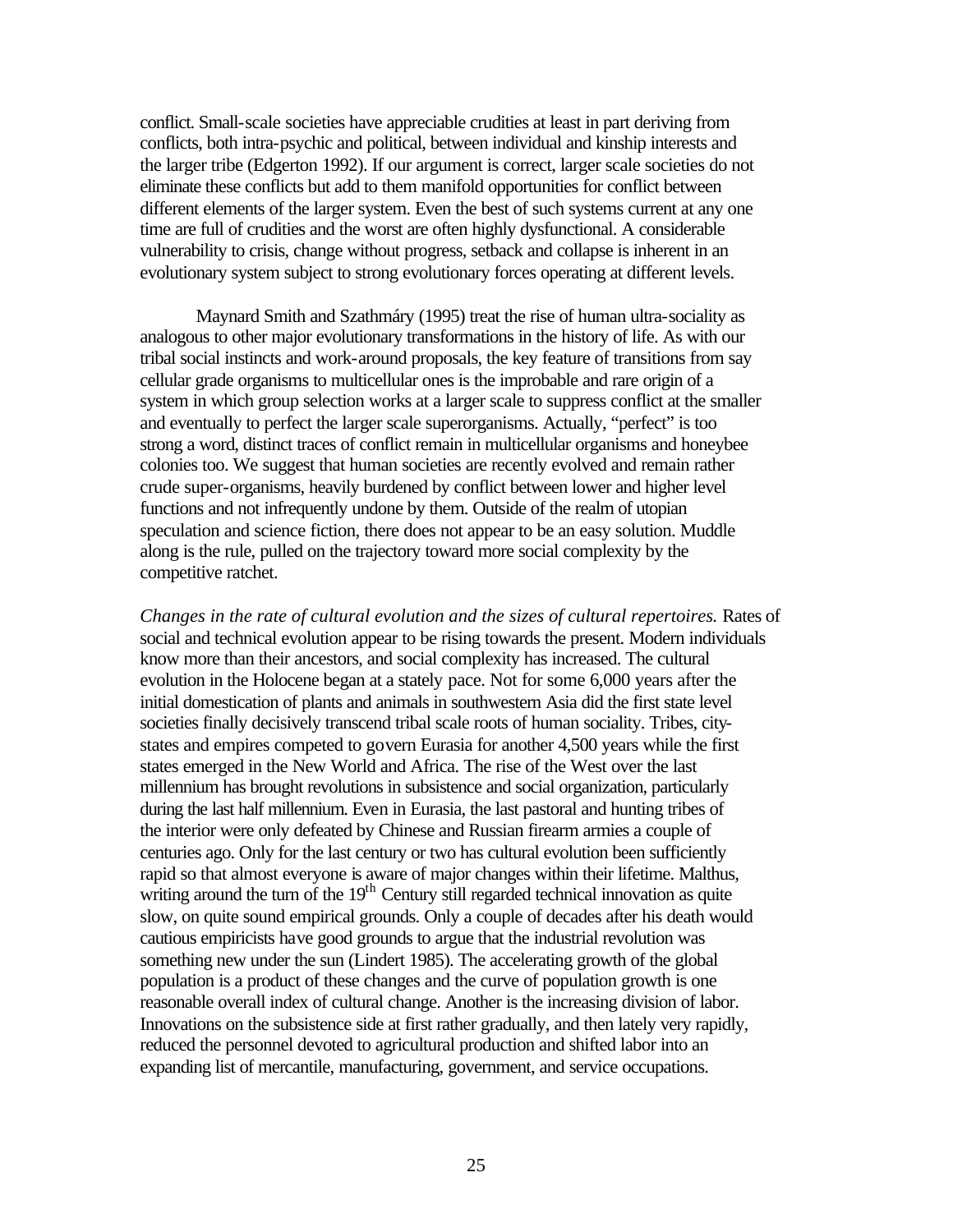The reasons for the accelerating rate of increase are likely several. First, the sheer increase in numbers of people must have some effect on the supply of innovations. Second, the invention of writing and mathematics provided tools for supplementing memories, aiding the application of rationality, and for the long distance communication of ideas. Scribes in small numbers first used their new skills to manage state supply depots, tax roles, and land mensuration. Only gradually did procedures in different fields become written and mathematics come to be used to solve an expanding array of problems. Third, books ultimately became a means of both conserving and communicating ideas, at first only to an educated elite. Fourth, quite recently, the mass of people in many societies became literate and numerate, allowing most people to take up occupations dependent upon prolonged formal education, policy and procedure handbooks, technical manuals, reference books, and elaborate calculations. Fifth, the rise of cheap mass communication, beginning with the printed book, has given individuals access to ever-larger stores of information. The internet promises to give everyone able to operate a workstation access to all the public information in the world. Donald (1991) counts the spread of literacy and numeracy as a mental revolution on the same scale as the evolution of imitation and spoken language. Sixth, institutions dedicated to deliberately promoting technical and social change have grown much more sophisticated. Boehm (1996) argues that even acephalous societies usually have legitimate, customary institutions by which the society can reach a consensus on actions to take in emergencies, such as the threat of war or famine (see also Turner 1995: 16-17).

Institutions organized as a matter of social policy to further change continue to increase perceptibly in scope and sophistication. Institutions like patents that give innovators a socially regulated property right in their inventions ushered in the industrial revolution. Private companies invest in new technology, under the eye of government regulators beginning about the turn of the  $20<sup>th</sup>$  Century. Government bureaucracies conduct useful research from the public purse beginning in a small way in the  $19<sup>th</sup>$ Century. Research universities recruit some of the best minds available, place them in an intellectual hothouse, and reward scholars for new ideas of whatever kind they are prepared to pursue. Masses of young people are educated by such innovators and their students, especially during the last 50 years. The military's general staffs, modeled on the impressively effective Prussian/German General Staff developed by Scharnhorst, Gneisenau and their students like Clauswitz, drove military modernization at impressive rates in the 19<sup>th</sup> and 20<sup>th</sup> Centuries. Dupuy (1977) argues that the effectiveness of German soldiers in WWII was in largest part a product of the German General Staff drawing more appropriate lessons from WWI and implementing more thorough reforms than competing general staffs. Development institutions like agricultural extension services and teaching hospitals move innovations in some fields from the university to the farm or doctor's office at a smart pace. Think-tanks ponder public policy in the light of research, national academies of science craft white papers based on elaborate searches for expert consensus, legislatures hold hearings trying to match the desires of constituents with the findings of the experts in order to produce new policies and programs.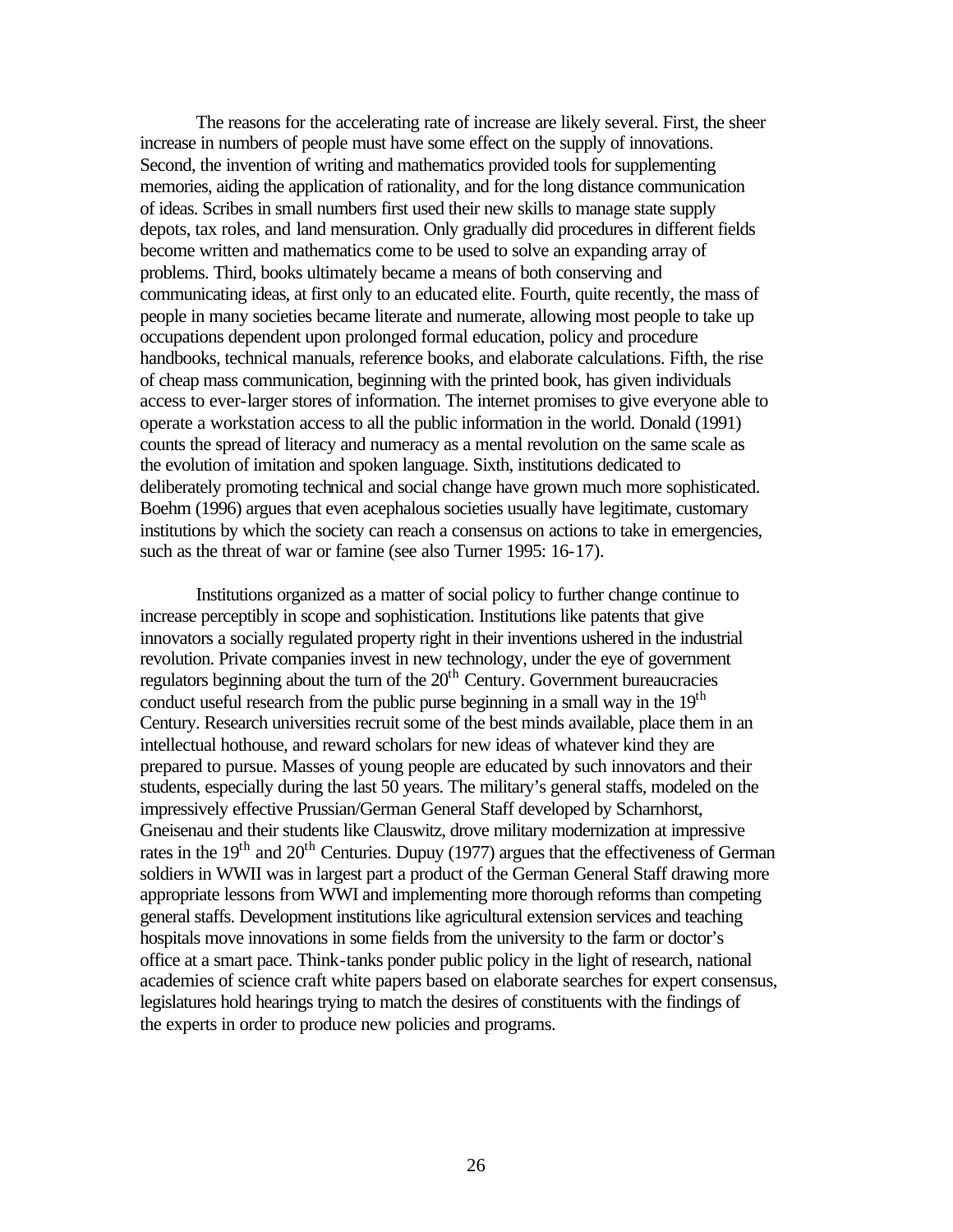# **WE HAVE A SHADOWY OUTLINE OF THE TEMPO AND MODE OF THE EVOLUTION OF INSTITUTIONS**

The large, rapid change in environment at the Pleistocene-Holocene transition set off the trend of subsistence intensification and institutional complexity of which modern industrial innovations are just the latest examples. If our hypothesis is correct, the reduction in climate variability and, increase in  $CO<sub>2</sub>$  content of the atmosphere, and increases in rainfall rather abruptly changed the earth from a regime where agriculture was everywhere impossible to one where it was possible in many places. Since groups that utilize efficient, plant-rich subsistence systems and deploy the resulting larger population more effectively will normally out-compete groups that make less efficient use of land and people, the Holocene has been characterized by a persistent tendency towards subsistence intensification and growth in institutional sophistication and complexity. The diversity of trajectories taken by the various regional human subpopulations since ?11,600 B.P. are natural experiments that will help us elucidate the factors controlling the tempo and mode of cultural evolution leading to more efficient subsistence systems and the more complex societies these systems support. A long list of processes interacted to regulate the trajectory of subsistence intensification, population growth, and institutional change that the world's societies have followed in the Holocene. Social scientists are in the habit of treating these processes as mutually exclusive hypotheses. They seem to us to be competing but certainly not mutually exclusive. Many are not routinely given any attention in the historical social sciences. At the level of qualitative empiricism, tossing any one out entirely leaves puzzles that are hard to account for and produces a caricature of the actual record of change. If this conclusion is correct, the task for historically minded social scientists is to refine estimates of the rates of change that are attributable to the various evolutionary processes and to estimate how those rates change as a function of natural and socio-cultural circumstances. We lack a quantitative understanding of the burden of flawed work-arounds and other features of complexity that retard and locally reverse tendencies to greater complexity. We only incompletely understand the processes generating historical contingency.

The present very high rates of technical and institutional evolution are a problem of immense applied importance. While some observers are complacent about current trends (Fukuyama 1992), others worry. For example, our headlong quest for increased material prosperity that guides so much current calculated institutional change not only takes great risks of environmental deterioration and a hard landing on the path to sustainability, but seems flawed from the point of view of satisfying human needs and wants (Frank and Cook 1995; Easterlin 1995).

# **THE END OF COMPLEX SOCIETIES?**

Those who are familiar with the Pleistocene often remark that the Holocene is just the "present interglacial." The return of climate variation on the scale that characterized the last glacial is quite likely if current ideas about the Milankovich driving forces of the Pleistocene are correct. Sustaining agriculture and complex societies under conditions of much higher amplitude and more frequent environmental variation than farmers currently cope with would be a very considerable technical challenge. At the very best, lower  $CO<sub>2</sub>$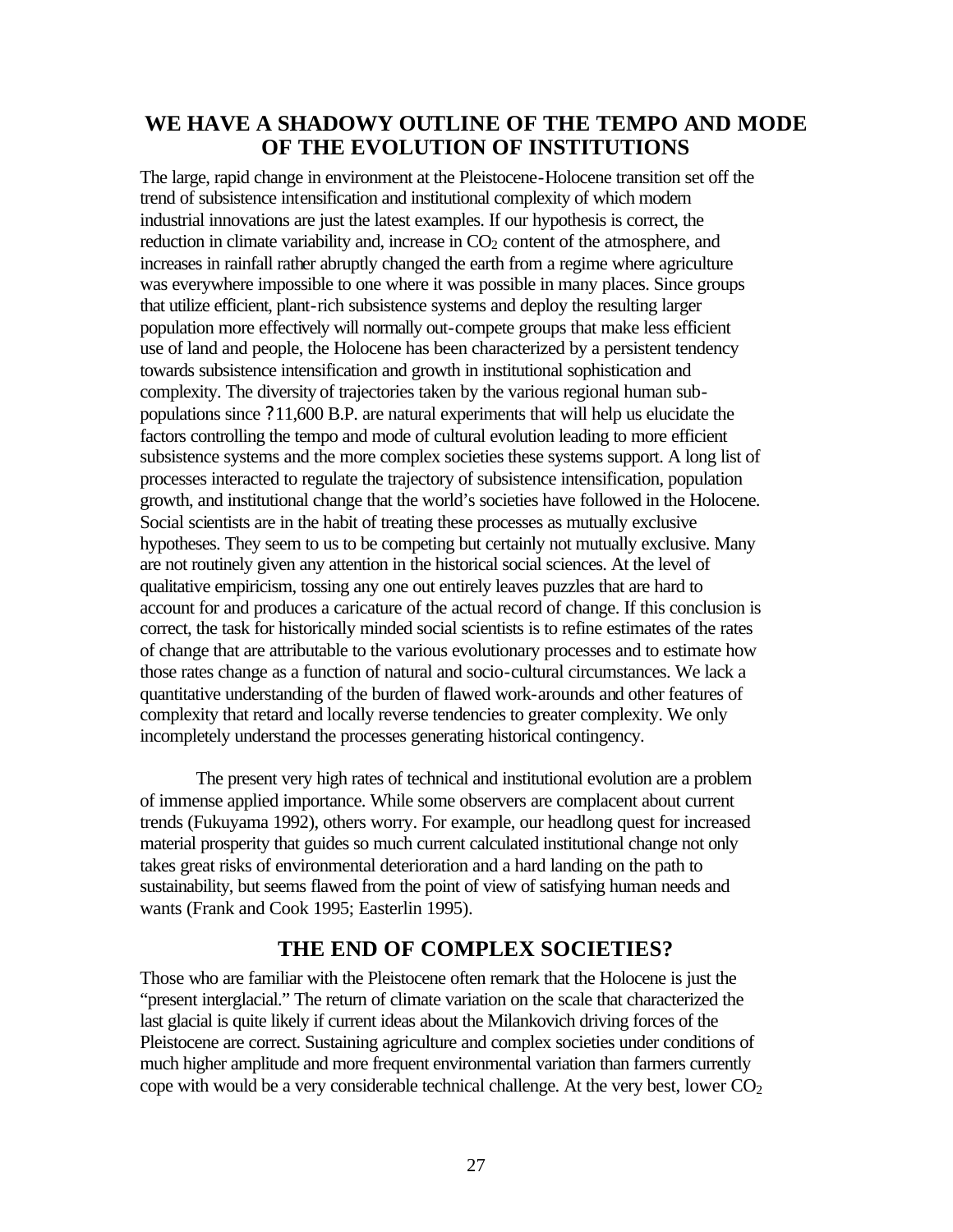concentrations and lower world average precipitation suggest that world average agricultural output would fall considerably.

In one sense, though, the Holocene is not just another interglacial. Petit et al. (1999) suggest that it may be uniquely long, although decidedly cooler than the maximum temperatures of the previous four interglacials, at least in continental Antarctica. Current anthropogenic global warming via greenhouse gasses threatens to elevate world temperatures to levels that in past interglacials apparently triggered a large feedback effect producing a relatively rapid decline toward glacial conditions. The Arctic Ocean ice pack is currently thinning very rapidly (Kerr 1999). A dark, open Arctic Ocean would dramatically increase the heat income at high northern latitudes, and have large, difficult to guess impacts on the Earth's climate system. No one can yet estimate the risks we are taking of a rapid return to colder, drier, more variable environment with less  $CO<sub>2</sub>$ , nor evaluate exactly the threat such conditions imply for the continuation of agricultural production. Nevertheless, the intrinsic instability of the Pleistocene climate system, and the degree to which agriculture is dependent upon the unusually long Holocene stable period, should give one pause (Broecker 1997).

Of course, our sophisticated understanding of the natural world and our ability to turn that understanding into purposive collective action must not be underestimated. Human societies are perhaps indeed a major transition in evolution as Maynard Smith and Szathmáry (1995) argue, but to our way of thinking this transformation is still a work in progress. Given the manifest remaining crudities of our social systems, the power of our own destructive inventions, and potential of glacial climates and other forces of nature to weak havoc on human plans, completing the human transition promises to be a near run thing.

## **REFERENCES**

- Alexander, J.C., Giesen, B., Münch, R., and Smelser, N.J. 1987: *The Micro-Macro Link.*  University of California Press, Los Angeles.
- Alexander, R.D. 1974: The evolution of social behavior. *Annual Review of Ecology and Systematics* 5, 325-383.
- Alexander, R.D. 1987: *The Biology of Moral Systems.* Aldine de Gruyter, New York. Arnold, J.E. 1996. The archaeology of complex hunter-gatherers. *Journal of*

*Archaeological Method and Theory* 3, 77-126.Bean, L.J. 1978. Social organization, In *Handbook of North American Indians. Volume 8 California* (edR.F. Heizer) pp. 673-682.

Smithsonian, Washington D.C.

- Axelrod, R. and Hamilton, W.D. 1981: The evolution of cooperation. *Science* 211, 1390- 1396.
- Banfield, E. C. 1958: *The Moral Basis of a Backward Society*. Free Press, Glencoe, Illinois.
- Baum, W.B. 1994: *Understanding Behaviorism: Science, Behavior, and Culture.*  HarperCollins, New York.

Bettinger, R. L. 1991: *Hunter-Gatherers: Archaeological and Evolutionary Theory*. Plenum, New York.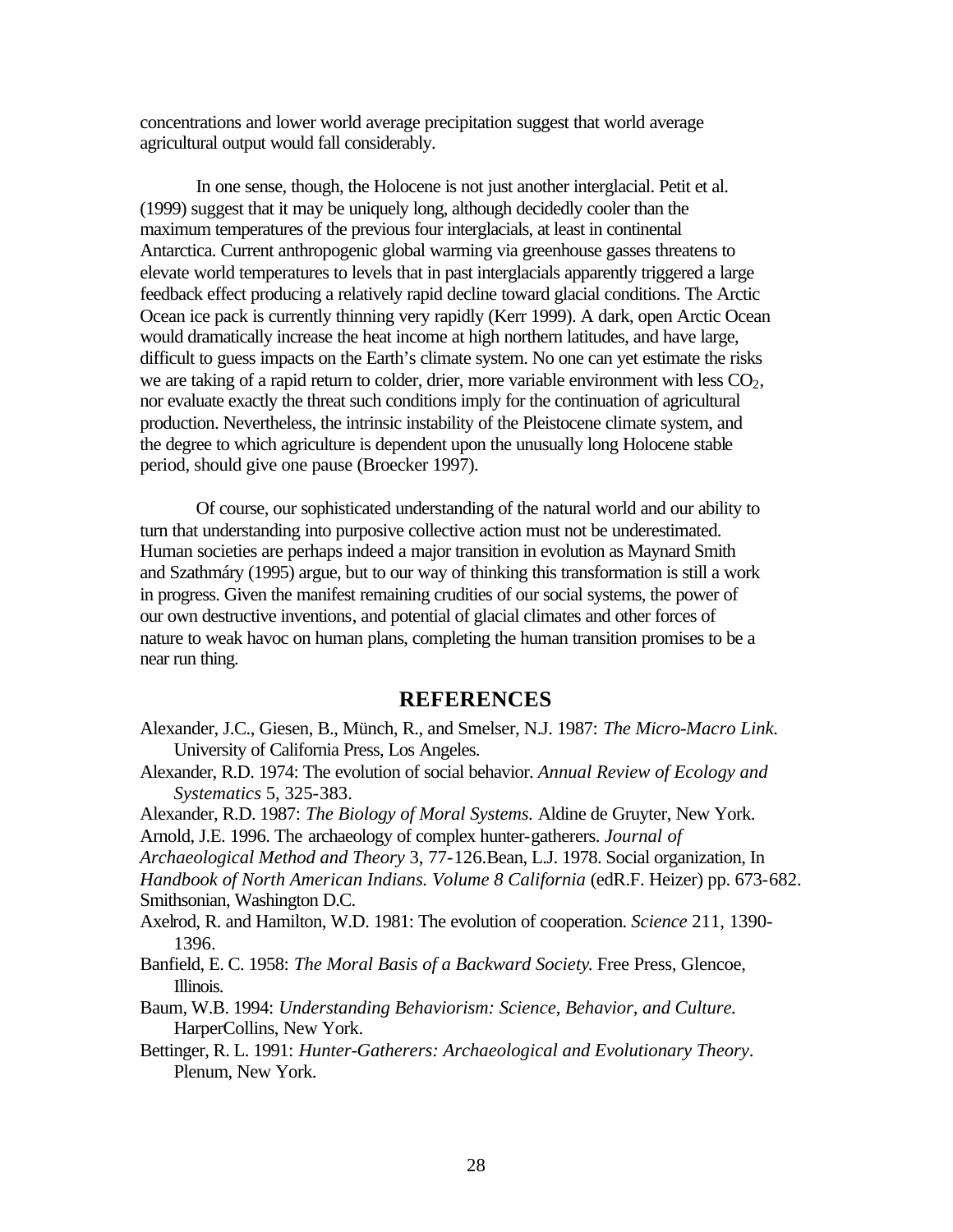- Bettinger, R. L. 1999: From traveler to processor: Regional trajectories of hunter-gatherer sedentism in the Inyo-Mono Region, California. In *Settlement Pattern Studies in the Americas: Fifty Years Since Viru* (ed. B. R. Billman and G. M. Feinman), pp. 39-55. Smithsonian Institution Press, Washington, D.C.
- Bettinger, R.L., and Baumhoff, M.A. 1982: The Numic spread: Great Basin cultures in competition. *American Antiquity* 47, 485-503.
- Blanton, R.E. 1998: Beyond cetralization: Steps toward a theory of egalitarian behavior in archaic states. In *Archaic States* (ed. G.M. Feinman and J. Marcus), pp.135-172. School of American Research Press, Santa Fe, New Mexico.
- Blumler, M.A. 1992: *Seed Weight and Environment in Mediterranean-type Grasslands in California and Israel*. Ph.D. Thesis, University of California, Berkeley. UMI, Ann Arbor.
- Blumler, M.A., and Byrne, R. 1991: The ecological genetics of domestication and the origins of agriculture. *Current Anthropology* 32, 23-53
- Boehm, C. 1993: Egalitarian society and reverse dominance hierarchy. *Current Anthropology* 34, 227–254.
- Boehm, C. 1993. Egalitarian society and reverse dominance hierarchy. *Current Anthropology* 34, 227-254.
- Boehm, C. 1996: Emergency decisions, cultural selection mechanics, and group selection. *Current Anthropology* 37, 763–793.
- Borgerhoff Mulder, M., Richerson, P.J., Thornhill, N.W., and Voland, E. 1997: The place of behavioral ecological anthropology in evolutionary social science. In *Human By Nature—Between the Social Sciences and Biology* (ed P. Weingart, S.D. Mitchell, P.J. Richerson, and S. Maasen), pp 253-282. Lawrence Erlbaum, Hillsdale, New Jersey.
- Boyd, R. and Richerson, P.J. 1985: *Culture and the Evolutionary Process*. University of Chicago Press, Chicago.
- Boyd, R. and Richerson, P.J. 1987: The evolution of ethnic markers. *Cultural Anthropology* 2, 65–79.
- Boyd, R. and Richerson, P.J. 1992a: Punishment allows the evolution of cooperation (or anything else) in sizable groups. *Ethology and Sociobiology* 13,171–195.
- Boyd, R, and Richerson, P.J. 1992b: How microevolutionary processes give rise to history. In *History and Evolution* (ed. M.H. and D.V. Nitecki), pp.179-209. State University Press of New York, Albany.
- Boyd, R. and Richerson, P.J. 1993: Rationality, imitation, and tradition. In *Nonlinear Dynamics and Evolutionary Economics* (ed. R.H. Day and P. Chen), pp. 131-149. Oxford University Press, New York.
- Boyd, R. and Richerson, P.J. 1996: Why culture is common but cultural evolution is rare. *Proceedings of the British Academy* 88, 77-93.
- Boyd, R. and Richerson P.J. 2000: Memes: universal acid or better mousetrap? In *Darwinizing Culture* (ed. R. Aunger), in press. Cambridge University Press, Cambridge.
- Bradley, R.S. 1999: *Paleoclimatology: Reconstructing Climates of the Quaternary, Second Edition*. Academic Press, San Diego.
- Broecker, W.S.1995: *The Glacial World According to Wally.* Lamont-Doherty Earth Observatory of Columbia University, Palisades New York.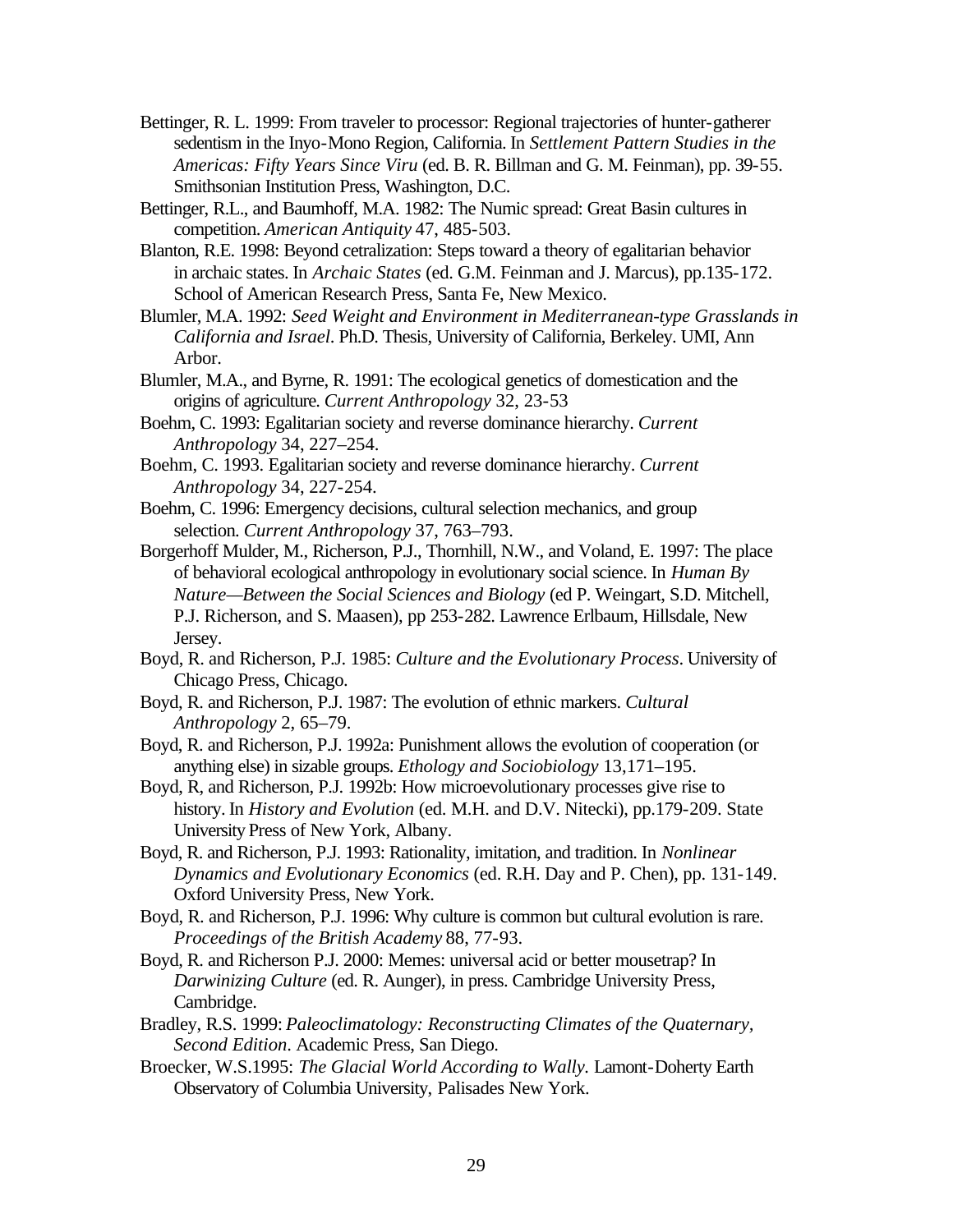- Broecker, W.S. 1997: Thermohaline circulation, the achilles heel of our climate system: Will man-made CO<sub>2</sub> upset the current balance? *Science* 178,1582-1588.
- Campbell, Donald T. 1965: Variation and selective retention in sociocultural evolution. In *Social Change in Developing Areas: A Reinterpretation of Evolutionary Theory*  (ed. H.R. Barringer, G.I. Blanksten, and R.W. Mack (eds.), pp 19-49. Schenkman, Cambridge Massachusetts.
- Carneiro, R. L. 1970: A theory of the origin of the state. *Science* 169:733–738.
- Cavalli-Sforza, L.L. and Feldman, M.W. 1973: Models for cultural inheritance: I. Group mean and within group variation. *Theoretical Population Biology* 4, 42-55.
- Cavalli-Sforza, L.L. and Feldman, M.W. 1981: *Cultural Transmission and Evolution: A Quantitative Approach.* Princeton University Press, Princeton.
- Cavalli-Sforza, L.L., Menozzi, P. and Piazza, A. 1994: *The History and Geography of Human Genes*. Princeton University Press, Princeton.
- Coleman, J. S. 1991. *Foundations of Social Theory.* Harvard University Press, Cambridge, Massachusetts.
- Corning, P.A. 1983: *The Synergism Hypothesis: A Theory of Progressive Evolution*. McGraw-Hill, New York.
- Crosby, A.W. 1986: *Ecological Imperialism: The Biological Expansion of Europe, 900- 1900*. Cambridge University Press, Cambridge.
- Curtin, P. D. 1984: *Cross-Cultural Trade in World History.* Cambridge University Press: Cambridge.
- Dahrendorf, R. 1968. *Essays in the Theory of Society.* Stanford University Press, Stanford.
- Daly, M. and Wilson, M. 1988: *Homicide.* Aldine de Gruyter: New York.
- Darwin, C. 1874 [1902]: *The Descent of Man, 2nd. Ed.* American Home Library, New York.
- Diamond, J. 1997: *Guns, Germs, and Steel*. Norton, New York.
- Donald, M. 1991: *Origins of the Modern Mind: Three Stages in the Evolution of Culture and Cognition.* Harvard University Press, Cambridge, Massachusetts.
- Dupuy, T.N. 1977: *A Genius for War: The German Army and General Staff, 1807-1945*. Prentice-Hall, Englewood Cliffs, New Jersey.
- Durham, W. H. 1991: *Coevolution: Genes, Culture, and Human Diversity*. Stanford University Press, Stanford.
- Easterlin, R.A. 1995: Will raising the incomes of all increase the happiness of all? *Journal of Economic Behavior and Organization* 27, 35-47.
- Edgerton, R. B. 1992: *Sick Societies: Challenging the Myth of Primitive Harmony*. Maxwell Macmillan, New York.
- Eibl-Eibesfeldt, I. 1982: Warfare, man's indoctrinability, and group selection. *Zeitschrift für Tierpsychologie* 67: 177-198.
- Eibl-Eibesfeldt, I. 1989: *Human Ethology.* Aldine de Gruyter: New York.
- Fairbank, J.K. 1992: *China: A New History*. Harvard University Press, Cambridge, Massachusetts.
- Feinman, G.M. and Marcus, J. 1998: *Archaic States.* School of American Research Press, Santa Fe, New Mexico.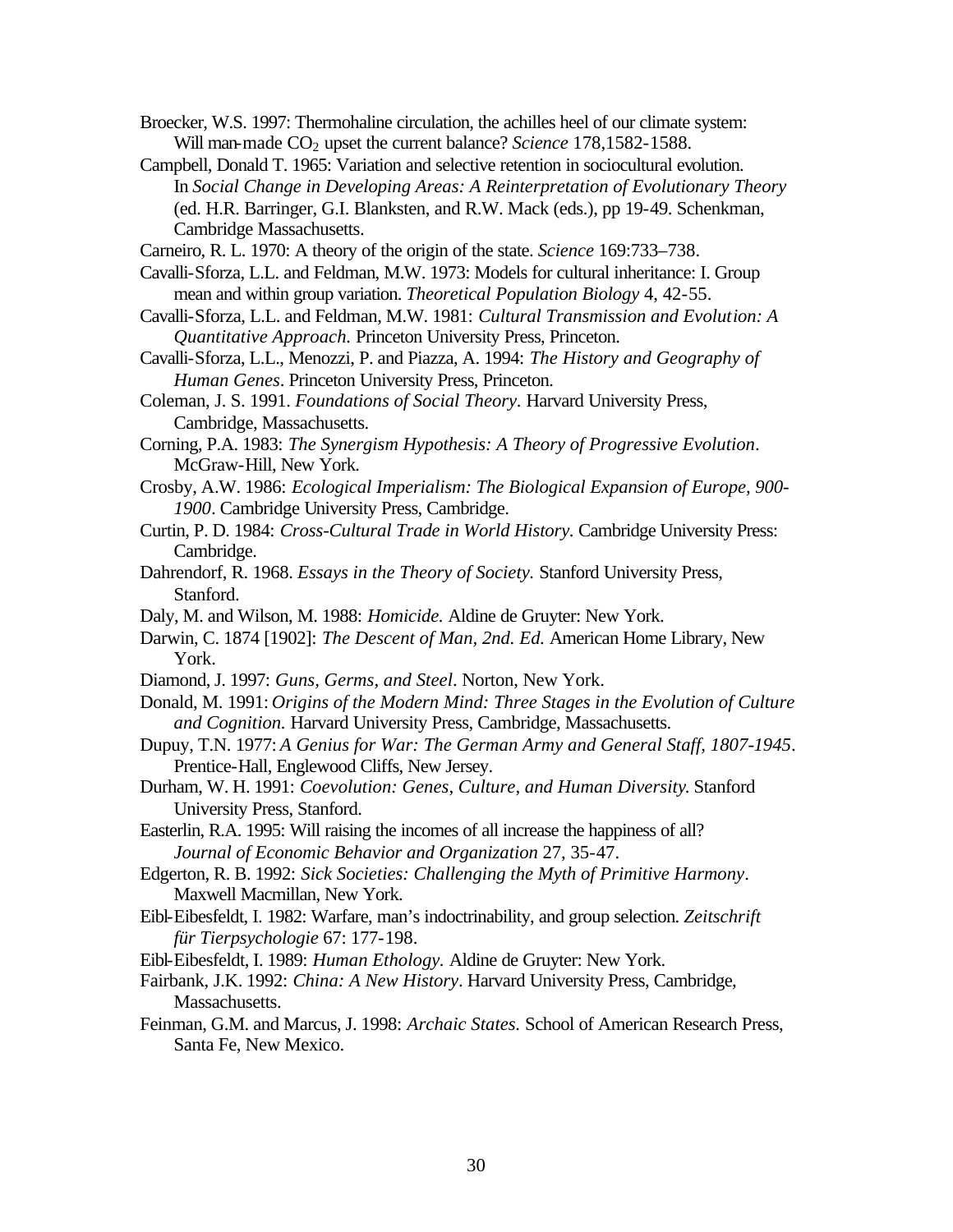- Feinman, G.M. 1998: Scale and social organization: Perspectives on the archaic state. In *Archaic States* (ed. G.M. Feinman and J. Marcus), pp.95-133. School of American Research Press, Santa Fe, New Mexico.
- Frank, R.H. and Cook, P.J. 1995: *The Winner-Take-All Society.* Free Press, New York.
- Freud, S. 1930: *Civilization and Its Discontents.* Norton, New York.
- Fukuyama, F. 1992: *The End of History and the Last Man*. Free Press, New York.
- Fukuyama F. 1995: *Trust: The Social Virtues and the Creation of Prosperity*. Free Pres, New York.
- Gadgil, M. and Guha, R. 1992: *This Fissured Land: an Ecological History of India*. Oxford, Delhi.
- Garthwaite, G. R. 1993: Reimagined internal frontiers: Tribes and nationalism— Bakhtiyari and Kurds. In *Russia's Muslim Frontiers: New Directions in Cross-Cultural Analysis* (ed D. F. Eichelman), pp. 130–148. Indiana University Press, Bloomington.
- Gibbon, E. 1776-1788 [1952]: *The Decline and Fall of the Roman Empire.* Penguin, London.
- Glazer, N. and Moynihan, D.P. 1975: *Ethnicity: Theory and Experience.* Harvard University Press, Cambridge Massachusetts.
- Hamilton, W.D. 1975: Innate social aptitudes of man: An approach from evolutionary genetics. In *Biosocial Anthropology* (ed. R. Fox), pp. 133-155*.* Malaby, London.
- Henrich, J. and Boyd, R.1998: The evolution of conformist transmission and the emergence of between-group differences. *Evolution and Human Behavior* 19, 215– 241.
- Hillman, G.C., and Davies, M.S. 1990: Measured domestication rates in wild wheats and barley under primitive cultivation, and their archaeological implications. *Journal of World Prehistory* 4, 157-222.
- Inglehart, R., and Rabier, J.-R. 1986: Aspirations adapt to situations--but why are the Belgians so much happier than the French? A cross-cultural analysis of the subjective quality of life. In *Research on the Quality of Life* (ed. F. M. Andrews), pp. 1–56. Survey Research Center, Institute for Social Research, University of Michigan, Ann Arbor.
- Insko, C. A., Gilmore R., Drenan, S., Lipsitz, A., Moehle, D, and Thibaut, J. 1983: Trade versus expropriation in open groups: A comparison of two types of social power. *Journal of Personality and Social Psychology* 44:977–999.
- Katz, S.H., Hediger, M.L., and Valleroy, L.A. 1974: Traditional maize processing techniques in the New World. *Science* 184, 765-773.
- Kent J.D. 1987: Periodic aridity and prehispanic Titicaca Basin settlement patterns. In *Arid Land Use Strategies and Risk Management in the Andes* (ed. D.L. Browman), pp 297-314. Westview, Boulder, Colorado.
- Kellett, A. 1982: *Combat Motivation: The Behavior of Soldiers in Battle*. Kluwer Nijhoff, Boston.
- Kelly, R. L. 1995: *The Foraging Spectrum: Diversity in Hunter-Gatherer Lifeways.*  Smithsonian Institution Press, Washington DC.
- Kennedy, P. 1987: *The Rise and Fall of Great Powers: Economic Change and Military Conflict from 1500 to 2000*. Random House: New York.
- Kerr, R.A. 1999: Will the Arctic Ocean lose all its ice? *Nature* 286, 128.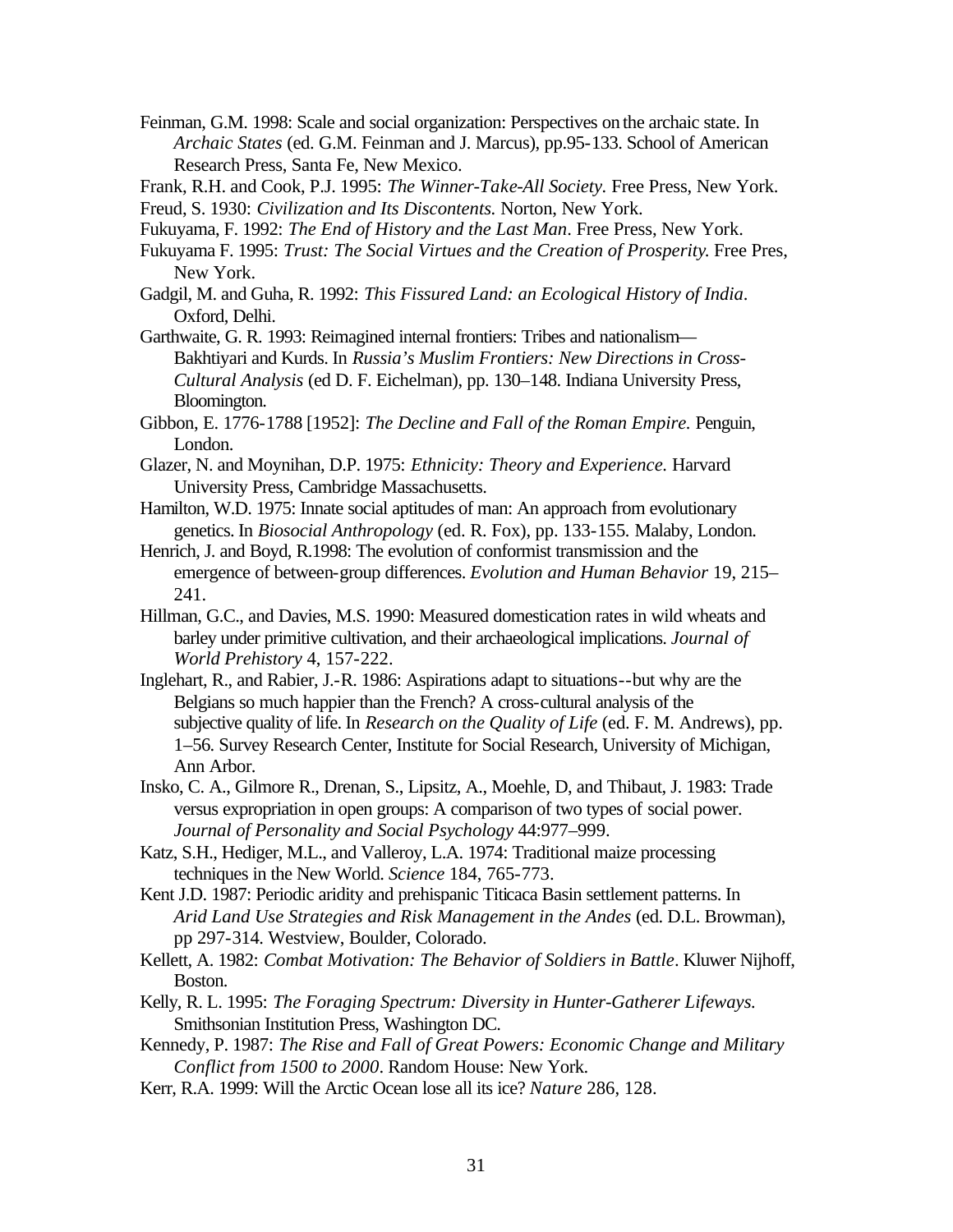- Klein, R. G. 1999: The Human Career: Human Biological and Cultural Origins 2<sup>nd</sup> Edition. University of Chicago Press, Chicago.
- Kleivan, I. 1984: History of Norse Greenland. In *Handbook of North American Indians 5: Arctic* (ed. D. Damas), pp. 549-555. Smithsonian Institution, Washington.
- Kirch, P.V. 1984: *The Evolution of Polynesian Chiefdoms.* Cambridge University Press: Cambridge.
- Labov, W. 1972: *Sociolinguistic Patterns.* University of Pennsylvania Press, Philadelphia.
- Lamb, H.H. 1977: *Climatic History and the Future*. Princeton University Press, Princeton.
- Lindert, P.H. 1985: English population, wages, and prices: 1541-1913. *Journal of Interdisciplinary History* 15, 609-634.
- Lumsden, C.J. and Wilson, E.O. 1981: *Genes, Mind, and Culture: The Coevolutionary Process*. Harvard University Press, Cambridge, Massachusetts.
- Marcus, J. 1998: The peaks and valleys of ancient states: An extension of the dynamic model. In *Archaic States* (ed. G.M. Feinman and J. Marcus), pp. 59-94. School of American Research Press, Santa Fe, New Mexico.
- Marty, M. E., and Appleby, R.S. 1991: *Fundamentalisms Observed.* University of Chicago Press, Chicago.
- Maynard Smith, J. and Szathmáry, E. 1995: *The Major Transitions in Evolution.* Oxford University Press, Oxford.
- McElreath, R, Boyd, R., and Richerson, P.J. no date: Shared norms can lead to the evolution of ethnic markers. Unpublished manuscript.
- McNeill, W.H. 1976: *Plagues and Peoples*. Anchor, Garden City New York.
- North, D.C. and Thomas, R.P. 1973: *The Rise of the Western World: A New Economic History*. Cambridge University Press, Cambridge.
- Petit, J.R., Jouzel, J., Raynaud, D., Barkov, N.I, Barnola, J-M., Basile, J., Bender, M., Cappellaz, J., Davis, M., Delaygue, G., Delmotte, M., Kotlyakov, V.M., Legrand, M., Lipenkov, V.Y., Lorius, C., Pépin, L., Ritz, C., Saltzman, E., and Stievenard, M. 1999: Climate and atmospheric history of the past 420,000 years From the Vostok ice core, Antarctica. *Nature* 399, 429-436.
- Pinker, S. 1994: *The Language Instinct: How the Mind Creates Language*. William Morrow, New York.
- Price, T. D., and Brown, J.A. 1985: Prehistoric Hunter-Gatherers: The Emergence of Cultural Complexity. Academic Press, Orlando.
- Putnam, R. D. 1993: *Making Democracy Work: Civic Traditions in Modern Italy.*  Princeton University Press, Princeton.
- Richerson, P.J., and Boyd, R. 1989: The role of evolved predispositions in cultural evolution: Or human sociobiology meets Pascal's wager. *Ethology and Sociobiology*  10, 195-219.
- Richerson, P.J. and Boyd, R. 1998: The evolution of human ultra-sociality. In *Indoctrinability, Ideology, and Warfare (*ed*.* I. Eibl-Eibesfeldt and F.K. Salter). Berghahn, New York.
- Richerson, P.J. and Boyd, R. 1999: Complex societies: The evolutionary origins of crude superorganism. *Human Nature* 10, 253-289.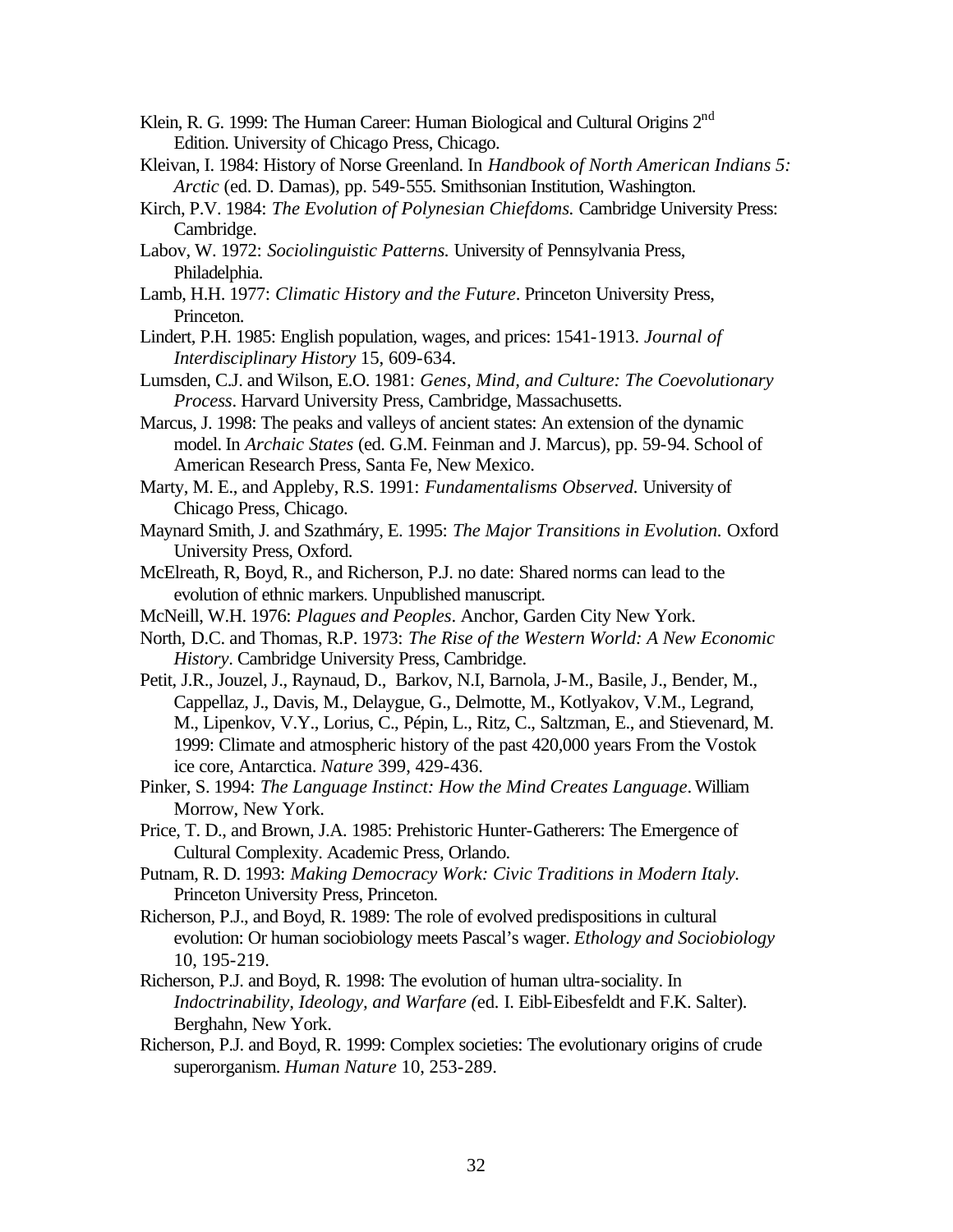- Richerson, P.J. and Boyd, R. 2000: Built for speed: Pleistocene climate variation and the origin of human culture. *Perspectives in Ethology* 13, 1-45.
- Richerson, P.J. and Boyd, R. 2001: The biology of commitment to groups: A tribal social instincts hypothesis. In *The Biology of Commitment* (ed. R.M. Nesse). Russell Sage Foundation, under review.
- Richerson, P.J., Boyd, R, and Bettinger, R.L. 2001: Was agriculture impossible during the Pleistocene, but mandatory during the Holocene? *American Antiquity*, under review.
- Rindos, D. 1984: *The Origins of Agriculture: An Evolutionary Perspective*. Academic Press, London.
- Rogers, E.M. 1983: *Diffusion of Innovations, 3rd Edition*. Free Press, New York.
- Roof, W. C., and McKinney, W. 1987: *American Mainline Religion: Its Changing Shape and Future.* Rutgers University Press, New Brunswick, New Jersey.
- Sahlins, M. 1963: Poor man, rich man, big-man, chief: Political types in Melanesia and Polynesia. *Comparative Studies in Sociology and History* 5, 285–303.
- Salter, F.K. 1995: *Emotions in Command: A Naturalistic Study of Institutional Dominance*. Oxford University Press, Oxford.
- Sears, D.O. and Funk, C.L. 199Self interest in Americans' political opinions. In *Beyond Self-Interest* (ed. J.J. Mansbridge), pp. 147-170. University of Chicago Press, Chicago.
- Service, E.R. 1975: *Origins of the State and Civilization.* Norton, New York.
- Simon, H.A. 1990: A mechanism for social selection and successful altruism. *Science* 250, 1665-1668.
- Smith, B.D. 1995: *The Emergence of Agriculture*. Freeman, New York.
- Squires, A.M. 1986: *The Tender Ship: Government Management of Technological Change.* Birkenhäuser, Boston.
- Srinivas, M. N. 1962: *Caste in Modern India.* Bombay: Asia Publishing House.
- Steward, J.H. 1955: *Theory of Culture Change: The Methodology of Multilinear Evolution*. University of Illinois Press, Urbana.
- Sugden, R. 1986. *The Economics of Rights, Cooperation, and Welfare*. Basil-Blackwell, Oxford.
- Symons, D. 1989: A critique of Darwinian Anthropology. *Ethology and Sociobiology*10, 131-144.
- Tomasello, M. 1999. *The Cultural Origins of Human Cognition.* Harvard University Press, Cambridge Massachusetts.
- Tullock, G. 1965: *The Politics of Bureaucracy.* Public Affairs Press, Washington DC.
- Turner, J. H. 1995: *Macrodynamics: Toward a Theory on the Organization of Human Populations.* Rutgers University Press, New Brunswick, New Jersey.
- van den Berghe, P.L. 1981: *The Ethnic Phenomenon.* Elsevier: New York.
- West, R. 1941. Black Lamb and Grey Falcon: A Journey Through Yugoslavia. Viking, New York
- Wiessner, P. 1984. Reconsidering the behavioral basis for style: A case study among the Kalihari San. *Journal of Anthropological Archaeology* 3, 190-234.
- Wiessner, P. 1996. 1996. Leveling the hunter: Constraints on the status quest in foraging societies.In *Food and the Status Quest* (ed P. Wiessner and W. Schiefenhövel) pp.191-191. Berghahn, New York.